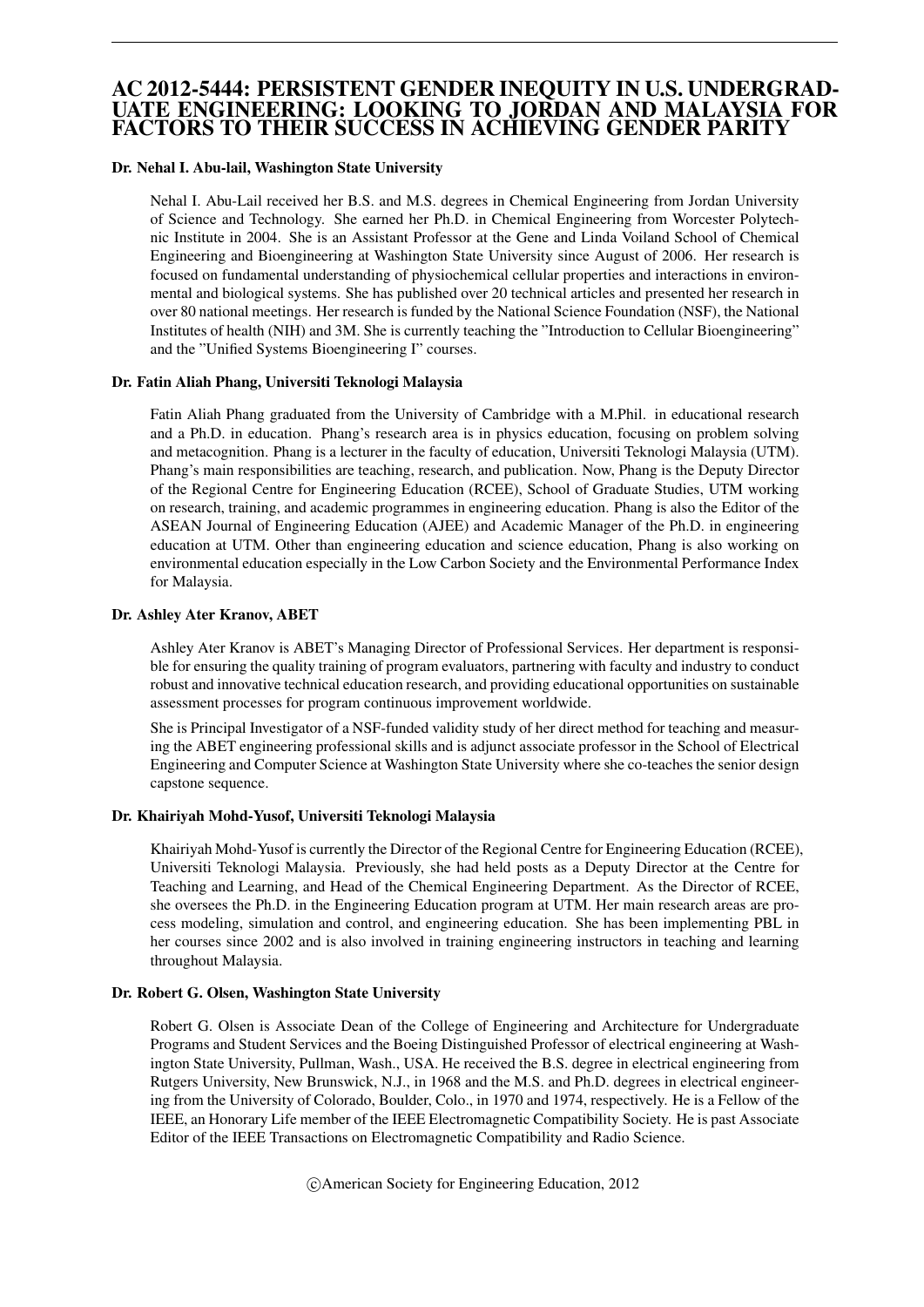### Dr. Rochelle Letrice Williams, ABET

Rochelle Williams recently joined the ABET headquarters staff as Educational Research and Assessment Manager in the Professional Services Department. In this role, Williams manages ABET's educational offerings on a global scale and leads technical education research projects. Prior to joining ABET, Williams held two positions at Baton Rouge Community College: Science Laboratory Manager and Adjunct Faculty in the Mathematics Department. In addition, Williams has worked closely with the National Science Foundation's Next Generation Composites Crest Center at Southern University. In this role, she supported the center's mission to increase the awareness of engineering education to underrepresented minority groups on both the secondary and post-secondary levels. Williams holds a Ph.D. in science and mathematics education and a master's of engineering in mechanical engineering from Southern University and A&M College in Baton Rouge, La., and a bachelor's of science in physics from Spelman College in Atlanta, Ga.

### Mrs. Azizan Zainal Abidin, Universiti Teknologi Petronas

Azizan Zainal Abidin is Senior Lecturer at Universiti Teknologi Petronas and has served as a Senior Manager in the Academic Central Services of the university. Currently, she is actively doing doing research in electronic portfolio as an alternative assessment in the teaching and learning of mathematics for engineering students.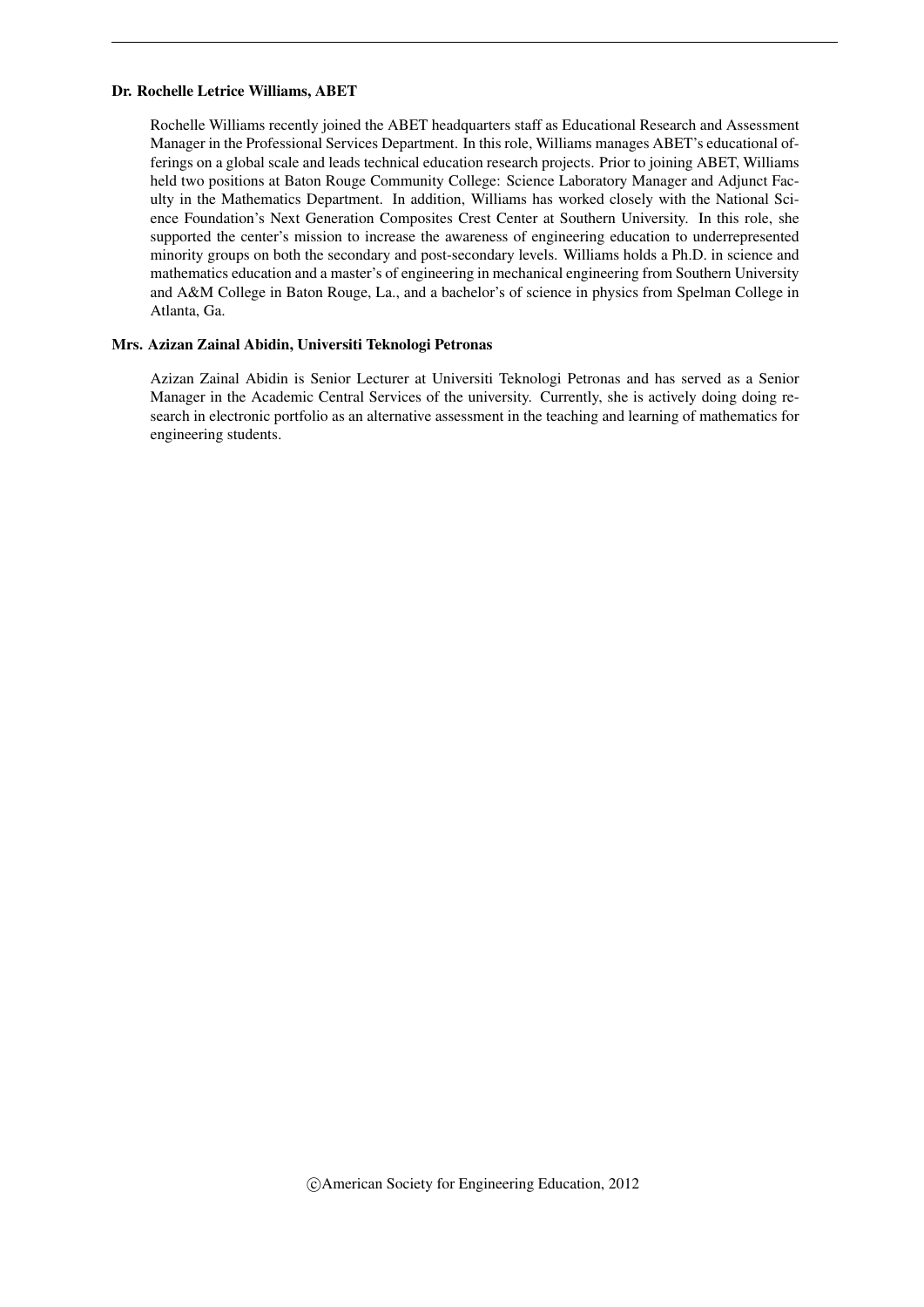# **Persistent Gender Inequity in US Undergraduate Engineering: Looking to Jordan and Malaysia for Factors to Their Success in Achieving Gender Parity**

# **Introduction**

For more than three decades, the US federal government, industry and professional engineering societies has contributed millions of dollars to increase the number of women in US engineering programs with minimal impact. The research published on how to address the on-going United States (US) national challenge of increasing gender parity in undergraduate engineering programs is almost entirely US centric. The authors of this paper reached across borders and outside the STEM education literature to gain a different perspective on the US problem of persistent gender segregation in undergraduate engineering education. As we compared the issue of gender parity between the US, Jordan and Malaysia, three previously unexplored areas began to take shape:

- 1. The US has potentially inaccurately scoped the problem,
- 2. Different factors seem to contribute to greater gender equity in undergraduate engineering programs in Jordan and Malaysia than in the US, and
- 3. A sociological framework for analysis and interpretation (not previously published in the engineering education literature) helps us better understand the core causes of gender inequity in advanced industrialized countries, such as the US. Once we better understand the core causes, effective solutions can be designed.

The purpose of this paper is to begin to re-scope the problem of increasing the number of women in engineering education in the US, identify potential factors that contribute to gender equity in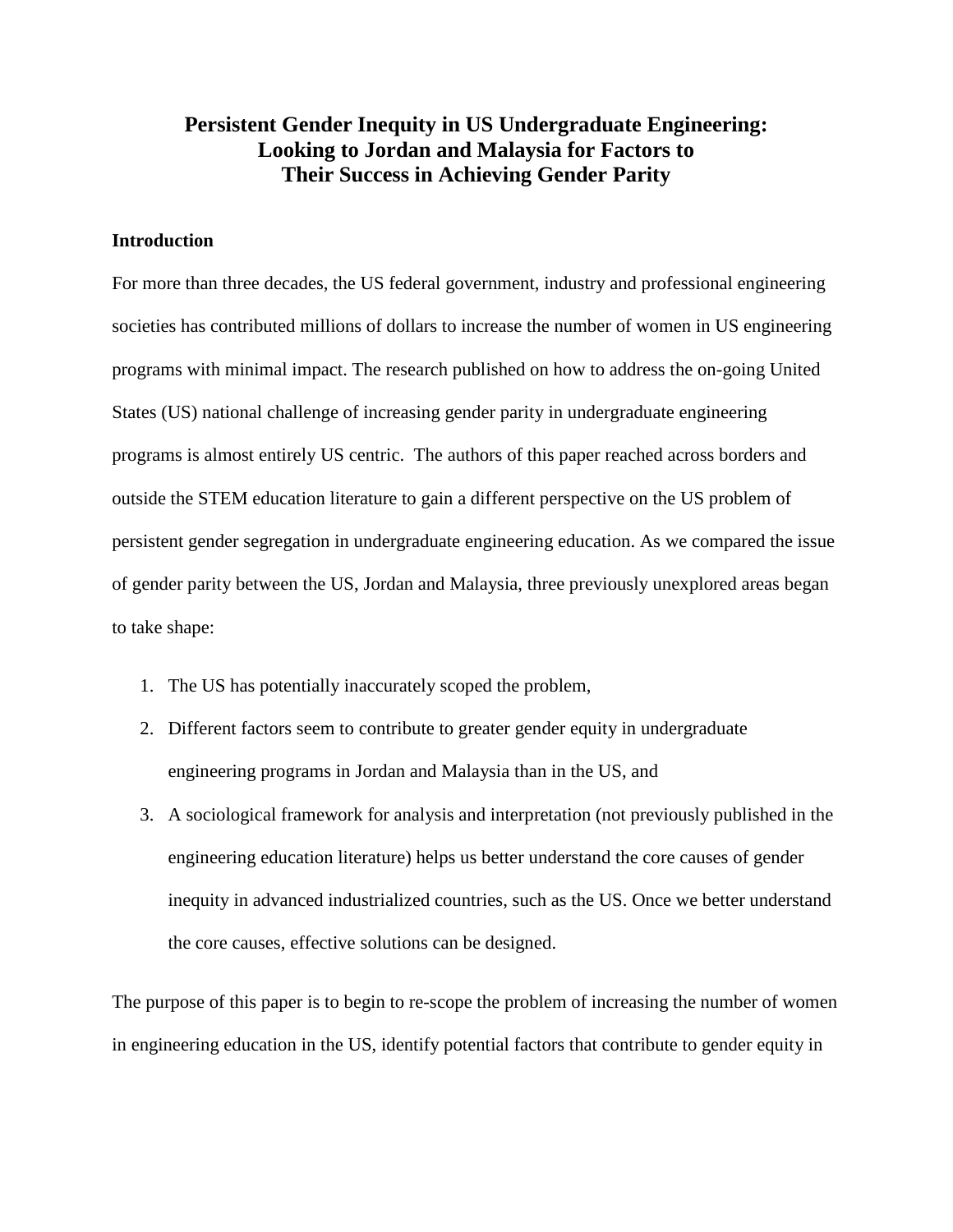Jordan and Malaysia, and to propose future areas of robust cross-national engineering education research.

Sociologists Charles and Bradley are the first to conduct a robust study of gender segregation in a variety of fields across 44 countries, using their Gender Essentialist and Self-Expressive Value Systems Framework.<sup>1</sup> The study's counter intuitive findings suggested that gender segregation in fields traditionally regarded as 'masculine', such as engineering, is much more pronounced in advanced industrialized countries like the US. They found that cultural beliefs in fundamental and innate gender differences express themselves in curricular and career choice more prevalently in economically developed countries where self-expression and individualism in curricular and career choice is highly valued, in contrast to less economically developed countries where curricular and career choice is more frequently influenced by economic and prestige factors. Their findings could possibly explain the core causes underlying the failure of US momentous efforts to increase the number of women in undergraduate engineering programs and the profession.

This paper provides a targeted cross-national comparison between the US, Jordan and Malaysia. The authors using Charles and Bradley's Gender-Essentialist and Self-Expressive Value Systems framework analyze to analyze the current case in Jordan, as well as the preliminary findings of two in-progress qualitative studies.<sup>1</sup> On the surface, the situations in Jordan and Malaysia seem to support Charles and Bradley's findings<sup>1</sup>. The two economically developing and predominately Muslim countries are perceived by the US to have more conservative values (than those held by the US and/or other advanced industrial Western cultures) with respect to women's roles and positions in society, yet the situation for the engineering profession is significantly better for women<sup>2</sup>. In Jordan, women made up approximately 40% of enrolled undergraduate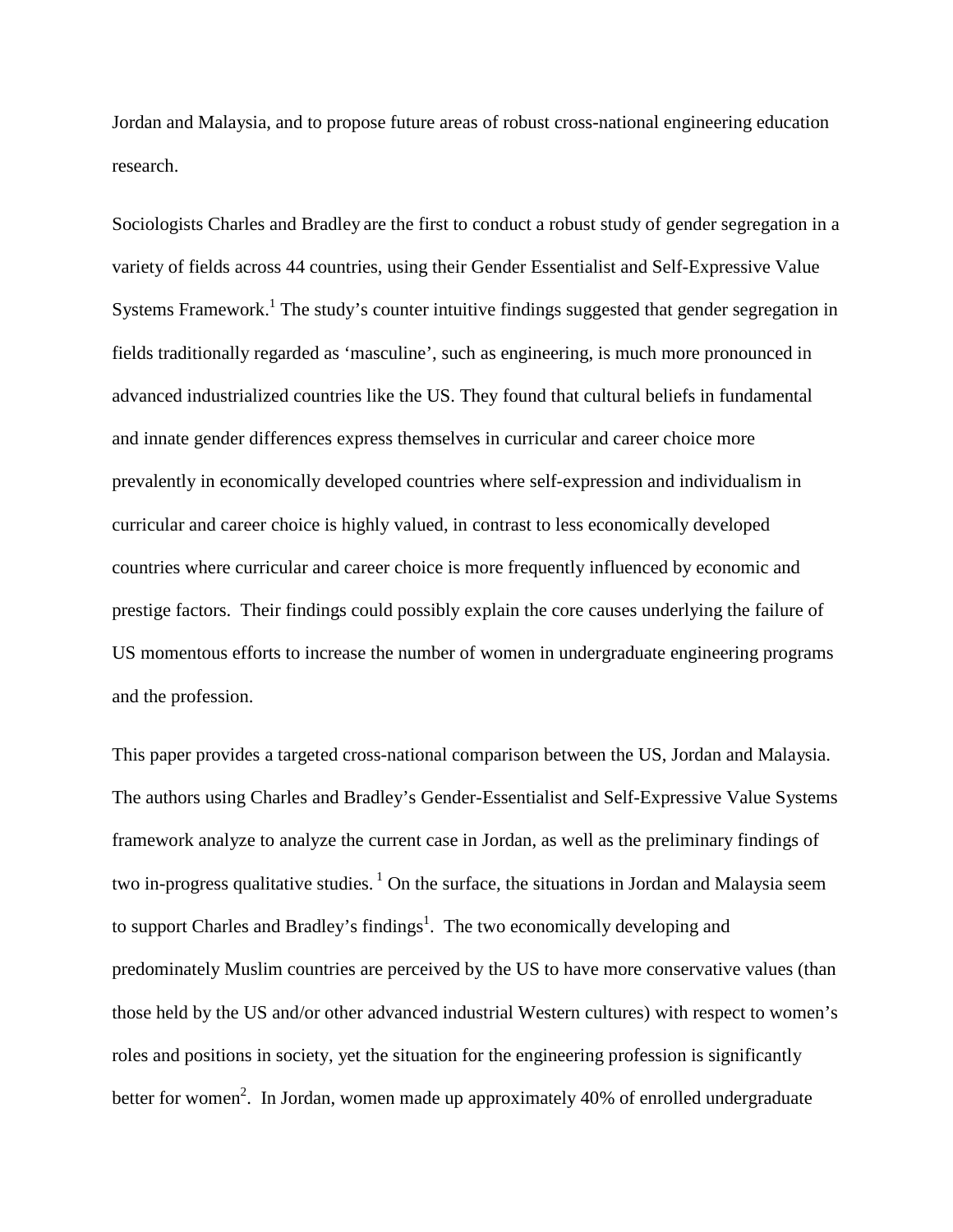engineering students in 2009-2010 at the two largest universities in Jordan, the University of Jordan<sup>3</sup> and Jordan University of Science and Technology.<sup>4</sup> In 2010, women represented 30.9% of all registered engineers in the Jordan Engineers Association. <sup>5</sup> At the Universiti Teknologi Petronas in Malaysia, 40% of the members of the class entering engineering programs in 2009 were women, with a retention rate of approximately 50%, higher than that for men.  $6$  These percentages are similar for the Universiti Teknologi Malaysia. <sup>6</sup> Yet, in spite of these enviable percentages, women make up only 20% of the engineering workforce.<sup>7</sup> It appears that there are factors in the Jordanian and Malaysian environments that yield a significantly higher recruitment and retention rate in engineering undergraduate programs as well as in the profession for women, yet those factors remain largely undefined in the engineering education or STEM policy literature.

Our analysis confirms Charles and Bradley's counter-intuitive finding that gender segregation in undergraduate engineering programs and the profession is significantly greater in advanced industrialized countries in the western hemisphere, such as the US, than in less economically developed countries, such as Jordan and Malaysia. At the same time, our analysis uncovered findings that potentially contradict Charles and Bradley's hypothesis that self-expression and individualism is more prevalent in curricular and career choice in advanced industrialized countries.

# **The Analytical Framework: Gender-Essentialist Ideology and Self-Expressive Value Systems**

Charles and Bradley studied gender segregation in a variety of fields across 44 countries using a gender-essentialist ideology and self-expressive value systems framework. Gender-essentialist refers to "cultural beliefs in fundamental and innate gender differences". <sup>1</sup> Self-expressive value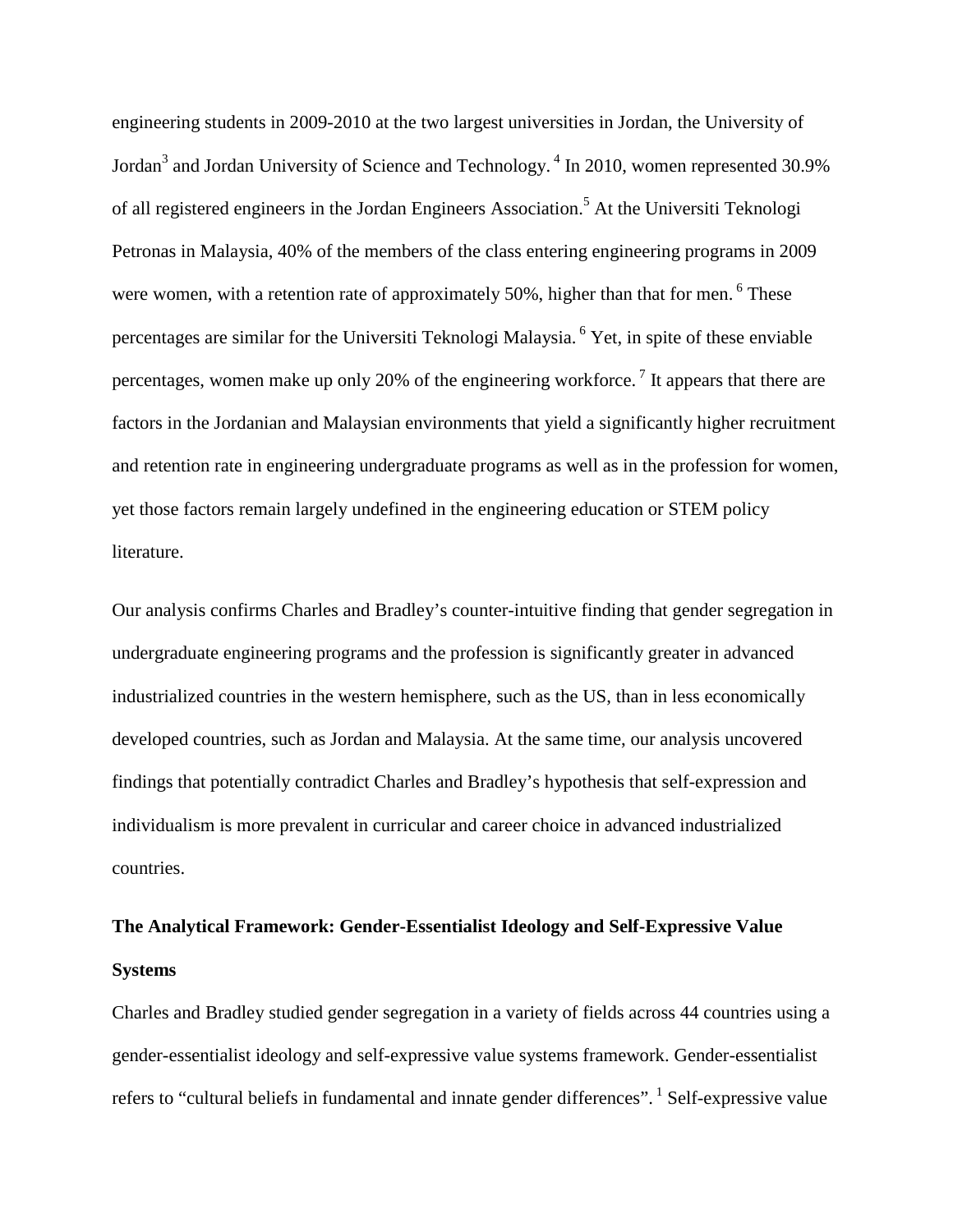systems refer to the value systems frequently expressed in western economically developed countries as the expectation to pursue individual interests when making career choices. Charles and Bradley posited that deeply held beliefs about gender differences combined with selfexpressive norms to "intensify gender typing of curricular choice in societies characterized by broad-based prosperity and material security." Their findings supported their hypothesis. This framework has not been used previously in the engineering education literature.

## **Meet the Authors**

The authors representing the US are:

- Ashley Ater Kranov is Managing Director of Professional Services at ABET, the world leader in technical education accreditation. ABET is committed to quality assurance and stimulating innovation, as well as increasing the number of underrepresented populations into the technical professions. Dr. Ater Kranov didn't see engineering as an attractive option until well into her career.
- Robert G. Olsen is Associate Dean of Undergraduate Programs and Student Services for the College of Engineering at Washington State University. Dr. Olsen has worked to increase the number of women and other underrepresented populations for the past 7 years at his institution and began wondering why Malaysia seemed to be doing so much better recruiting and retaining women that the US on one of his many trips to universities there.
- Rochelle Williams is Educational Research and Assessment Manager at ABET. Dr. Williams was recently awarded PhD in Science and Mathematics education. Dr. Williams chose to pursue education after receiving a master's degree in mechanical engineering in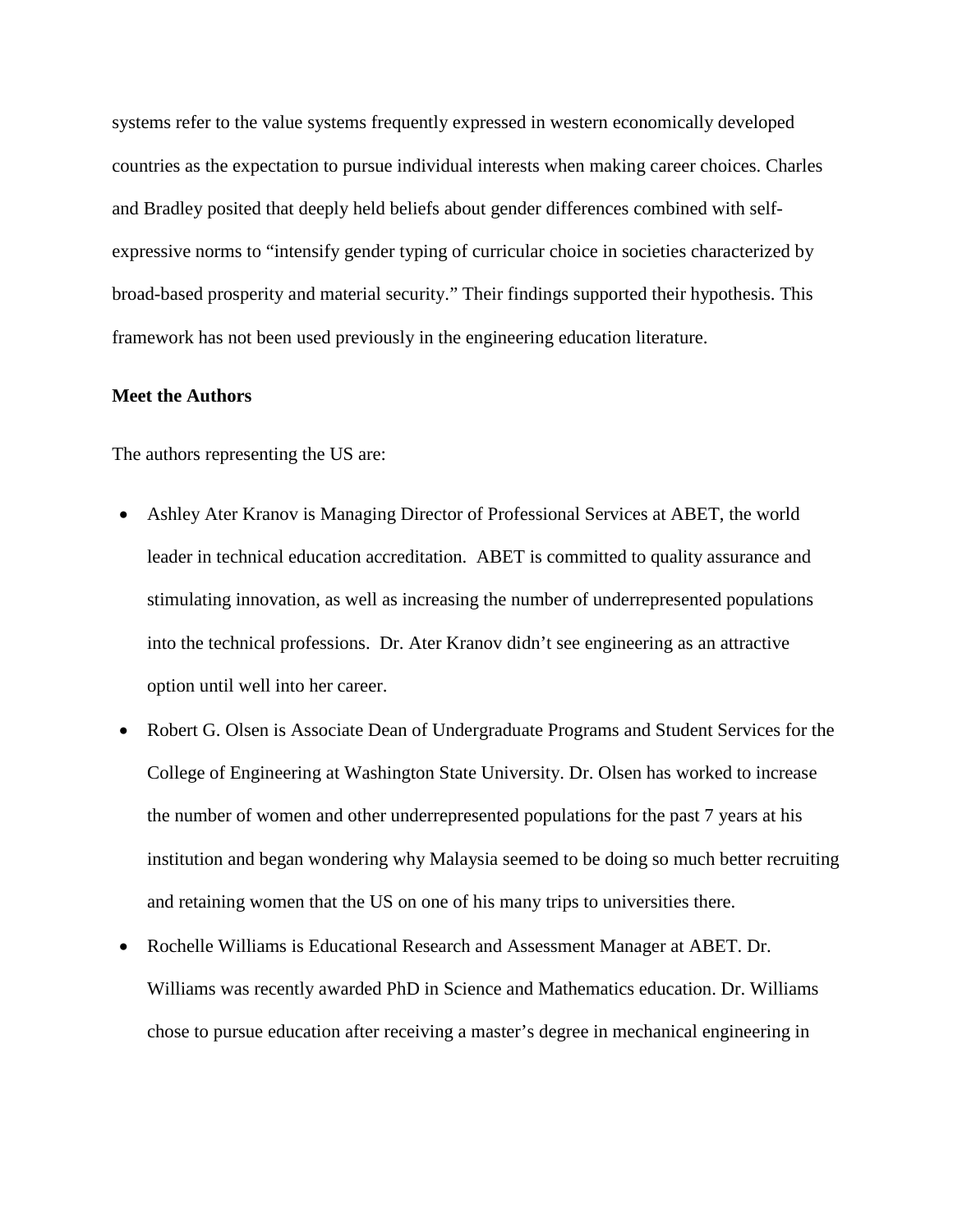order to better serve as a catalyst for change in the representation of underrepresented populations in engineering.

# Representing Jordan:

• Nehal Abu-Lail is Assistant Professor of Chemical Engineering and Bioengineering in the Gene and Linda Voiland School of Chemical and Bioengineering at Washington State University. Dr. Abu-Lail has earned all her degrees in Chemical Engineering. She has been actively working to increase the representation of women and underrepresented students in engineering.

## Representing Malaysia:

- Fatin Aliah Phang is a lecturer in physics education at the Department of Science and Mathematics Education, Faculty of Education, at the Universiti Teknologi Malaysia. She is pursuing her doctorate in engineering education.
- Khairiyah Mohd Yusof is Director of the Regional Centre for Engineering Education at Universiti Teknologi Malaysia, where she is also Associate Professor and Head of the Chemical Engineering Department.
- Azizan Bt Zainal Abidin is lecturer emerita of mathematics at Universiti Teknologi Petronas and has contributed publications on women in engineering in collaboration with the College of Engineering at Pukyong National University. She is a postgraduate student at Universiti Sains Malaysia where she is pursuing her doctorate.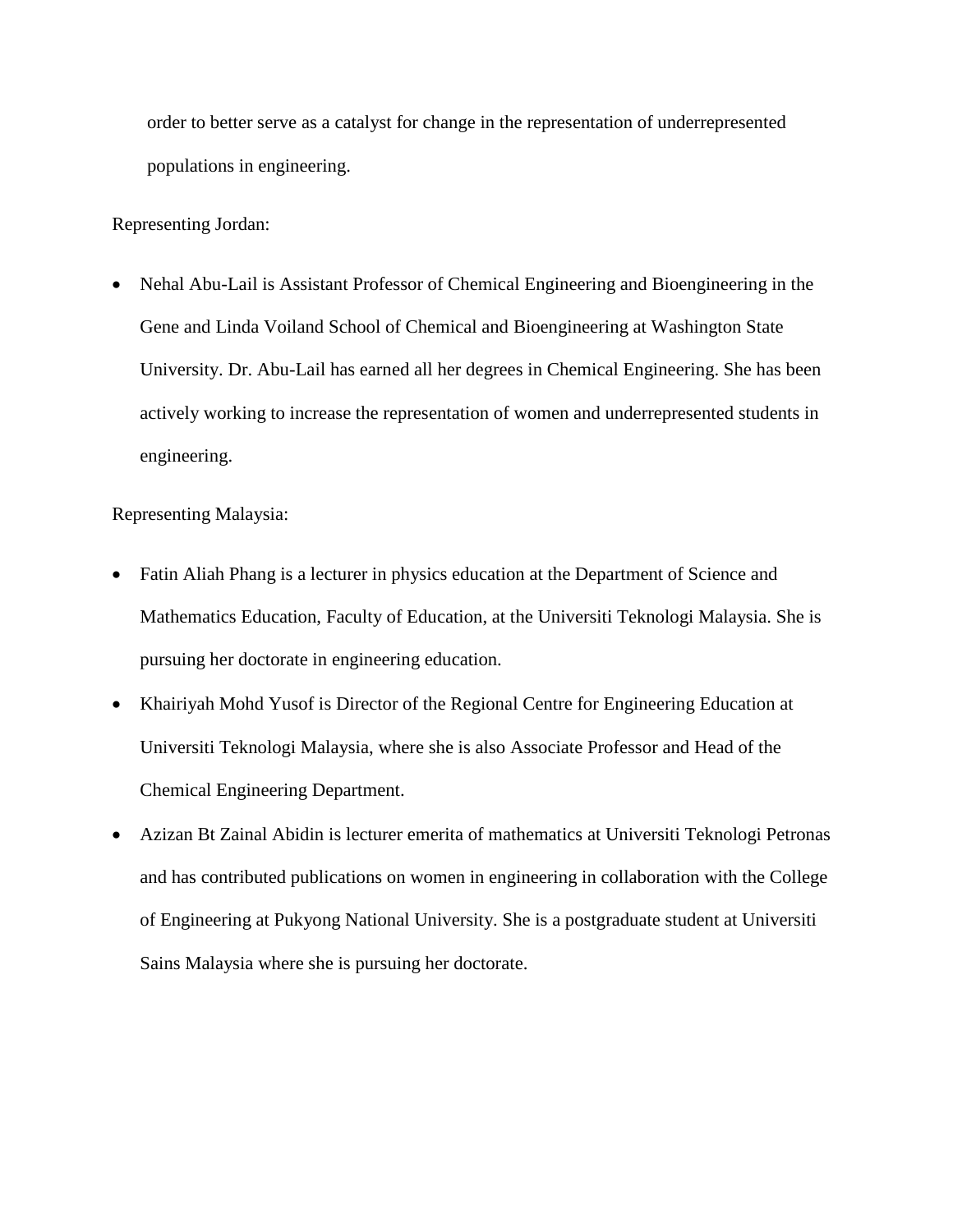### **The Case in the US**

In the 1950's women represented less than 5% of the graduating classes in schools of law, medicine and engineering in the US.<sup>8</sup> During the intervening years, despite overt and covert discrimination, US women fought in both the courts and public opinion forums to be admitted into schools of law and medicine (human and veterinary) without funding by the federal government or professional societies. Women now comprise 50% or more of the graduating classes in these professions.<sup>9</sup> Indeed, the 21<sup>st</sup> century heralds women majority ranking in higher education in the US. $^{10}$  Many claim this majority portends a future decline in gender segregation in fields traditionally dominated by men, as well as an overall decline of gender separation in all areas of the public sphere.<sup>1</sup> Yet recent studies show that gender segregation is unrelentingly high in the US, and particularly in engineering, as it is in other advanced industrialized countries where legal and societal structures to encourage gender equality in educational and public spheres have been in place for a number of decades.<sup>1</sup> Further, and in contrast to experiences in law and medicine, there is no indication that women are fighting in courts of law or public opinion forums to be admitted into schools of engineering.<sup>1</sup>

Since the 1970's, millions of dollars have been spent by the federal government, industry and professional societies to increase the number of women in engineering programs in the US. These efforts have helped to increase the women graduating from undergraduate engineering programs from 2% in the mid-seventies to 17% in the nineties to 20% at the turn of the last century. The percentage has decreased slightly as we enter the second decade of the 21<sup>st</sup> century. The percentage of professional women engineers is discouraging at 11%. This percentage is even more discouraging when one learns that it has been stable for the last 20 years.  $\frac{11}{11}$  Studies published over the last ten years in the US "point to persistently high levels of [gender]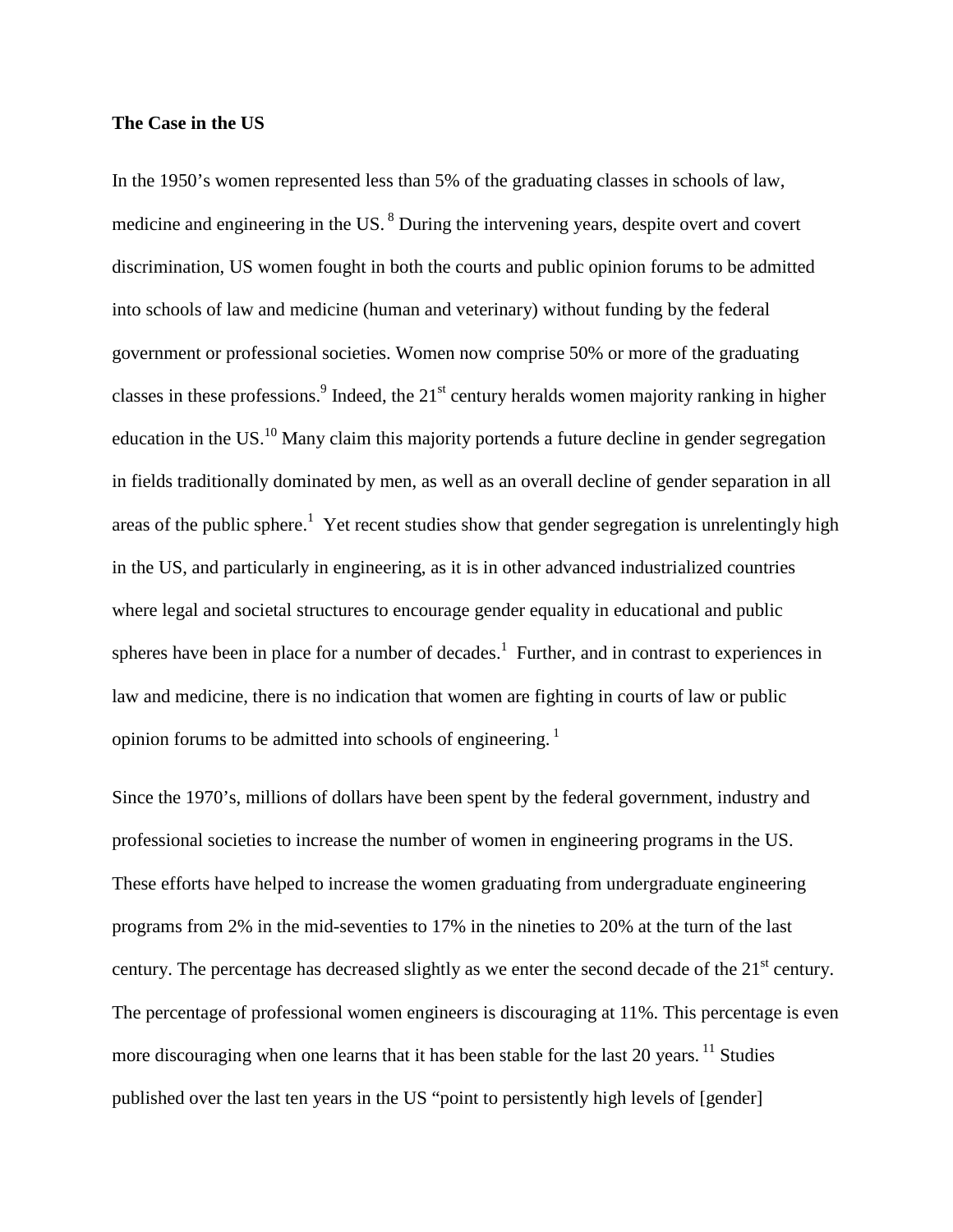segregation in colleges and universities, particularly in science, engineering, and technology programs even in countries with high overall female employment rates". <sup>1</sup> Clearly, achieving the parity that exists in other previously male-dominated fields such as law and medicine has proven to be much more challenging than predicted for the US engineering discipline.

The 1981 Equal Opportunities for Women and Minorities in Science and Technology Act charged the National Science Foundation (NSF) to proactively recruit women and minorities in science and engineering in order to promote proportionate representation, with a varied annual budget of 7 million to 10 million dollars.<sup>11</sup> Institutions such as Harvard University have invested \$30 million to change policies and practices that contribute to the slow integration and advancement of women in faculty positions in these fields.<sup>12</sup> These funds have been used to 1) study and understand the explicit and implicit patterns of discrimination against women in engineering schools and workplaces, 2) identify and campaign against incorrect and negative stereotypes about women's cognitive abilities with respect to science and engineering, 3) attract young women to the engineering profession by convincing them that engineers make a positive impact on society and 4) retain them once they are in engineering school by providing (among others) alternative instruction, mentors and role models.<sup>11</sup> The US federal government, industry and professional engineering societies continue to contribute millions of dollars to address this problem with minimal impact.

The 2011 report Stemming the Tide: Why Women Leave Engineering provides insights into the reasons why the percentage of women in engineering practice has stagnated at 11% for the last 20 years in the US.<sup>13</sup> Of the 3,700 female engineering graduates who participated in the study, one in five left the field because of working conditions (lack of advancement opportunities and low salaries were among reasons cited), unwelcoming workplace climate and culture, and to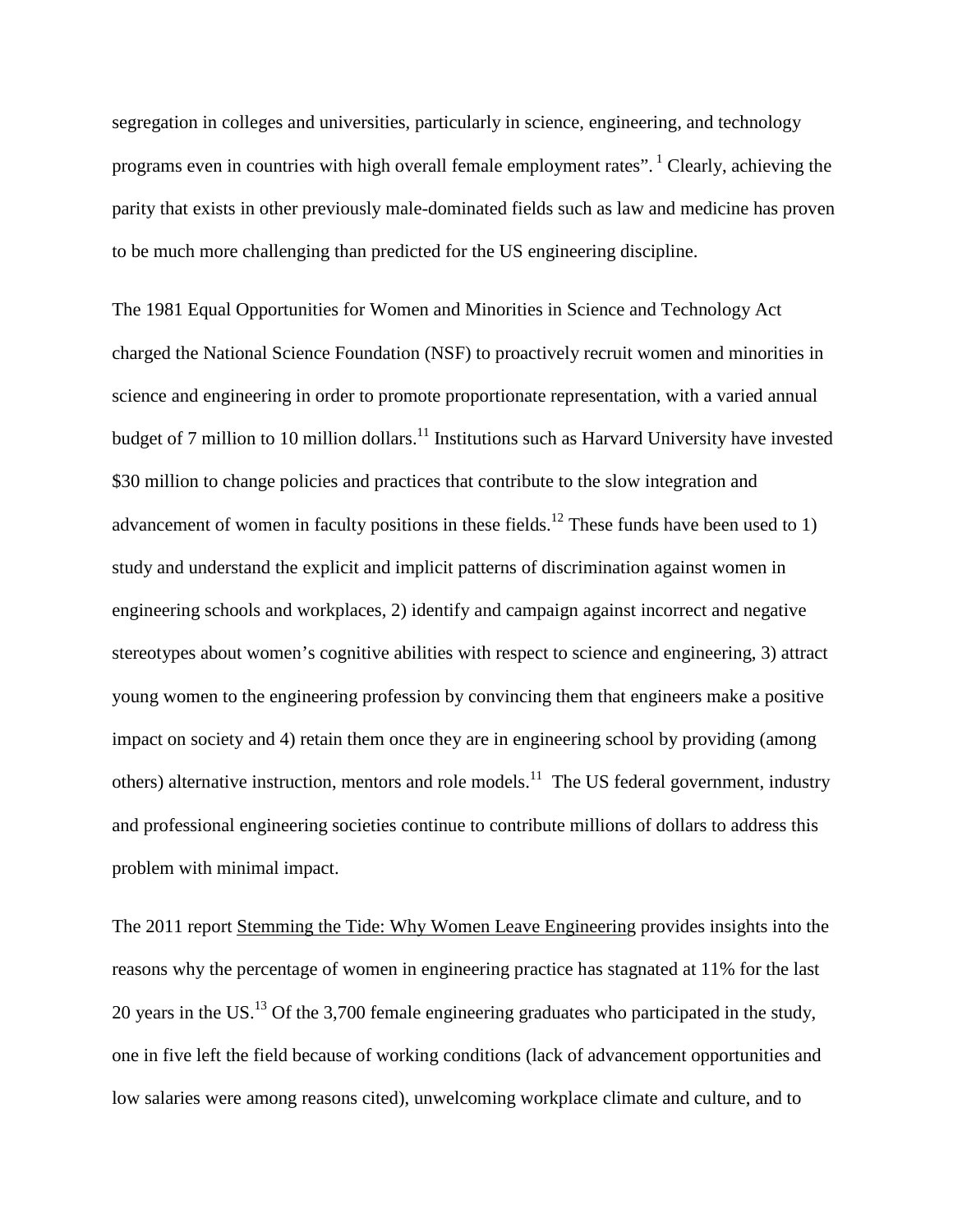spend more time with family. One third didn't enter the engineering workplace because of "their perceptions of engineering as being inflexible or the engineering workplace culture as being nonsupportive of women." Of this third, 30% said they did not "pursue engineering after graduation because they were no longer interested in engineering or were interested in another field." Of those remaining in engineering, their decisions to stay were primarily related to "psychological factors and factors related to the organizational climate" perceived to be supportive of their professional growth and contributions to the overall organization. Those who were continually treated in a condescending manner by supervisors and colleagues indicated a desire to leave not only their current place of employment, but the field of engineering entirely.

According to a 2010 study, women in the US (87% of the women in this study were of European American descent) were found to be less likely to perceive that STEM careers would fulfill communal goals <sup>8</sup> In addition, women were found to place greater value on communal goals than men when choosing an academic or professional field. More specifically, the authors state, "One important reason women remain underrepresented in STEM is that STEM careers are perceived (by women in the US) as less likely than careers in other fields to fulfill communal goals (e.g., working with or helping other people). Further, women tend to endorse communal goals more than men and STEM careers, relative to other careers, were perceived to impede communal goals."

The above findings could be interpreted as follows. In medicine, it is easy to identify a real flesh and blood human who has been helped by a physician. For example, a physician might be able to say, "*This specific person* is one whose cancer was cured because of my intervention on his/her behalf." In law it is also easy to identify a real flesh and blood human who has been helped by an attorney. An attorney might say, "*This specific person* is one who received justice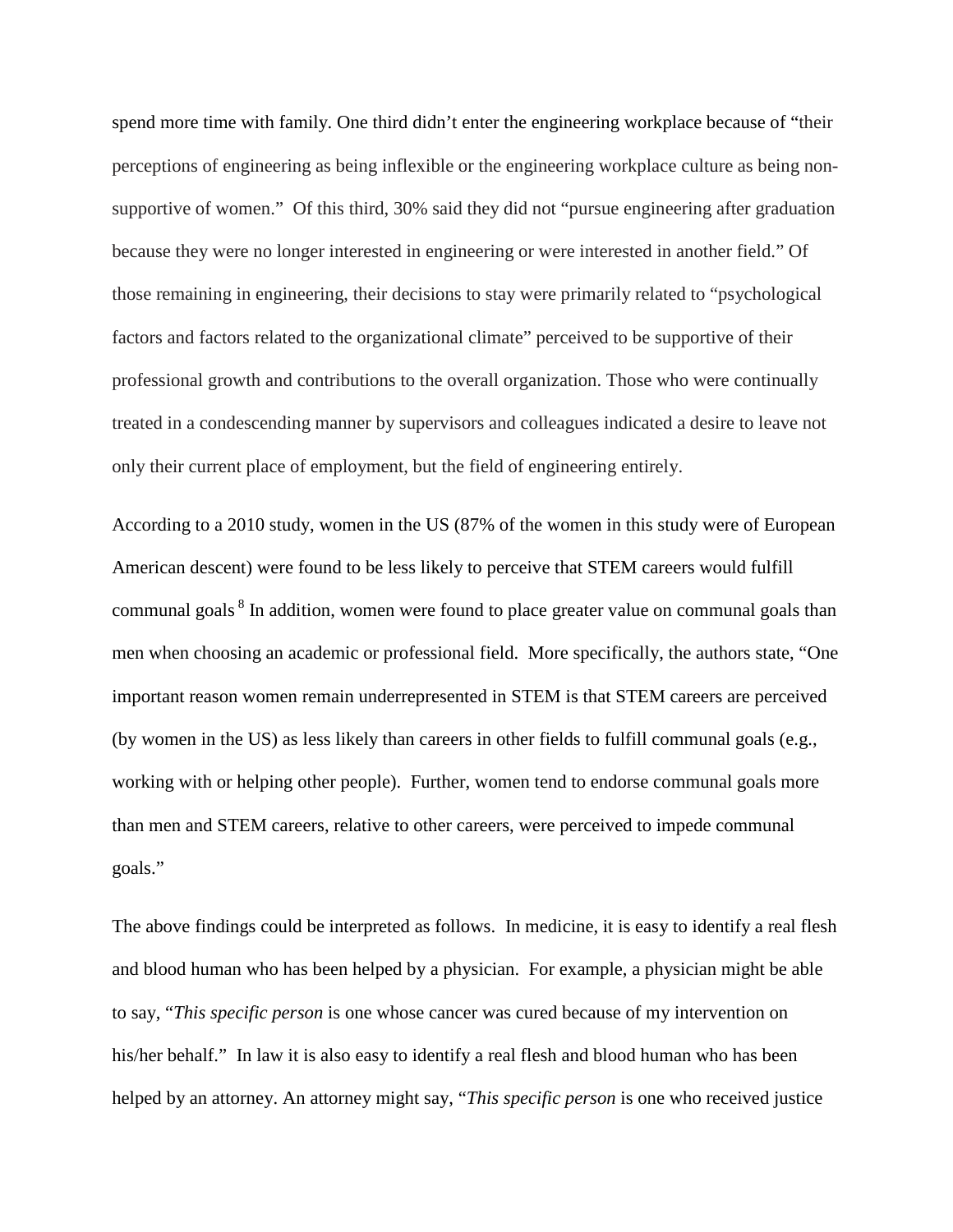because of my intervention on his/her behalf." Here, this type of contact will be labeled "direct human assistance." Now it is arguably true that engineers have saved more lives than physicians (e.g., clean water to prevent cholera epidemics or electric power to provide relief from cold or hot weather). But while prevention may impact a greater number of lives, it is just not as "personal" as cure because *it is impossible to know who* specifically has been impacted. We label this type of contact "indirect human assistance."

Another indication that this issue of "direct vs. indirect human assistance" rather than engineering topics per se may be an essential issue in understanding the lack of participation of women in engineering comes directly from undergraduate engineering program statistics. More specifically, gender parity is much closer in bioengineering than others. According to the American Society for Engineering Education, in 2005-2006, 38% of all bioengineering graduates in the US were women.<sup>14</sup> It is tempting to argue that this is because of the perception that the connection between this discipline and "direct human assistance" is clearer. In addition, biology has long been the one science field in the US long dominated by women. <sup>1</sup> Examples of the impact of pacemakers or devices designed to assist physically impaired persons on specific "flesh and blood" individuals abound.

In their study of gender segregation across a variety of fields (not just STEM) and 44 countries, Charles and Bradley found a tendency for greater gender segregation in academic fields traditionally regarded as "masculine" or "feminine" in advanced industrialized countries such as the US.<sup>1</sup> In the US, where women majority in higher education is now the norm and where curricular and career choices abound, women participate in perpetuating an interesting conundrum: self-expression and individual interest trump economic and prestige factors, yet intrinsic preferences based on gender-based curricular and professional stereotypes drive choice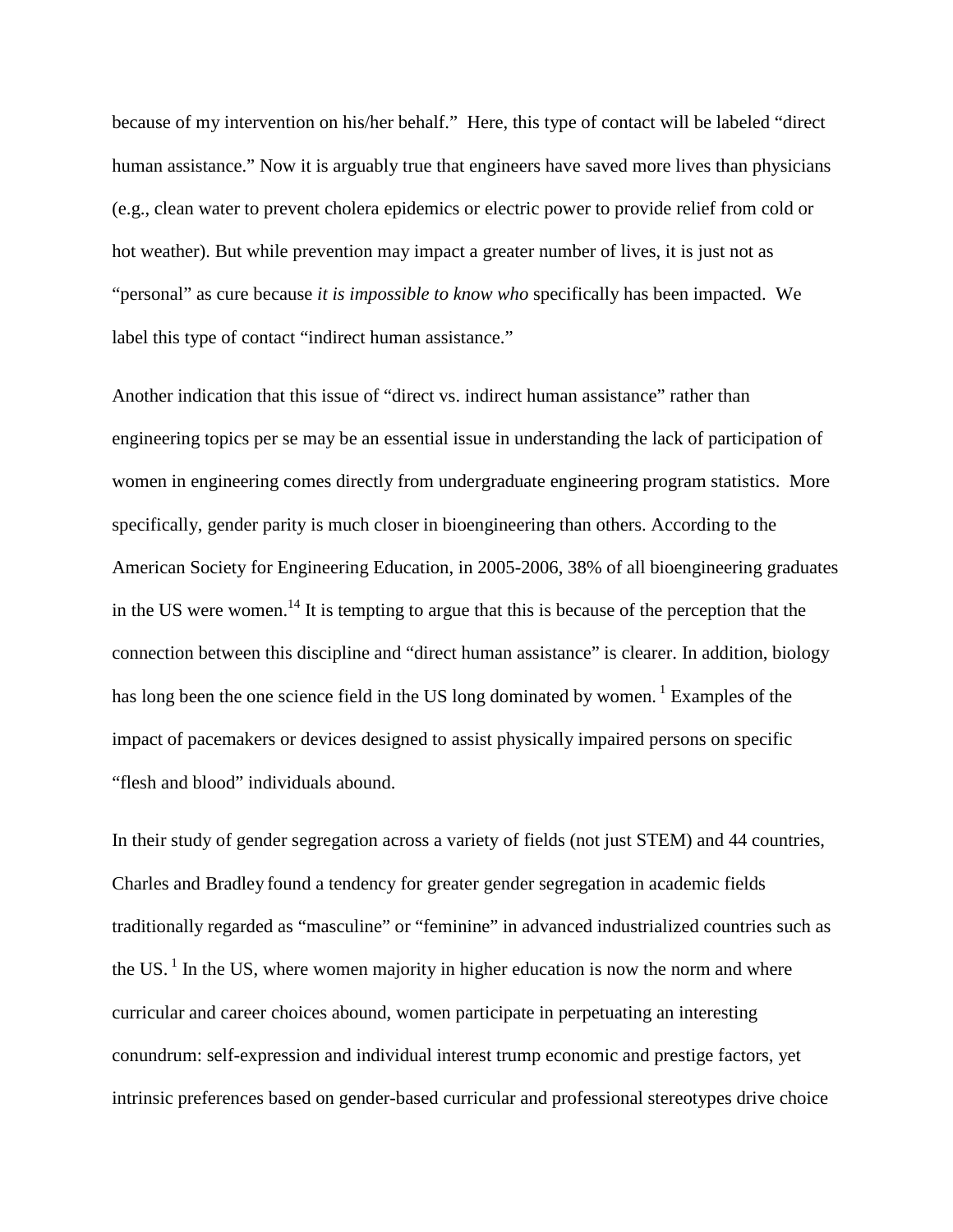for both women and men. In a diverse society, those who make the decisions concerning infrastructures, public policy, and engineering needs should be both representative of the people and their diversity. Charles and Bradley's findings and their analytical framework offer an unexplored in the US engineering education literature approach to scoping the persistent problem of recruiting women into undergraduate engineering programs and into the profession in general. Just as in engineering design, if the problem isn't scoped accurately, the solution will not be robust. It's time for our solution to target the core issue(s).

### **The Case in Jordan**

According to the Jordan Engineers Association (JEA), female engineers represented 18.6% of all the registered engineers in JEA between 1948 and early 2011.<sup>4</sup> This reflects 15,680 female engineers registered currently in six engineering disciplines (civil, architecture, mechanical, electrical, metallic and chemical) from a total of 84, 265 engineers registered in JEA<sup>4</sup>. In 2010, women accounted for 30.9% of registered engineers<sup>4</sup>. It's worth noting that a 10-20 increase in the percentage of female engineers was evident for all engineering disciplines in 2010, including those traditionally considered "masculine" job such as mechanical engineering. In chemical engineering and architecture, female engineers outnumbered the male engineers registered in the JEA in 2010 by 15.2% and 10.6 %, respectively. According to statistics provided by the University of Jordan, the largest and oldest public university in Jordan, the entering undergraduate engineering class for the academic year 2009/2010 was 5,742 students with 41% female<sup>3</sup>. Similarly, female students accounted for 37.3% of entering engineering class at the  $2^{nd}$ largest public university, the Jordan University of Science and Technology (JUST) in 2009.<sup>5</sup> When all Jordan universities were accounted for in 2009, women made up 34.1% of all engineering students with 32.2% graduating.<sup>5</sup>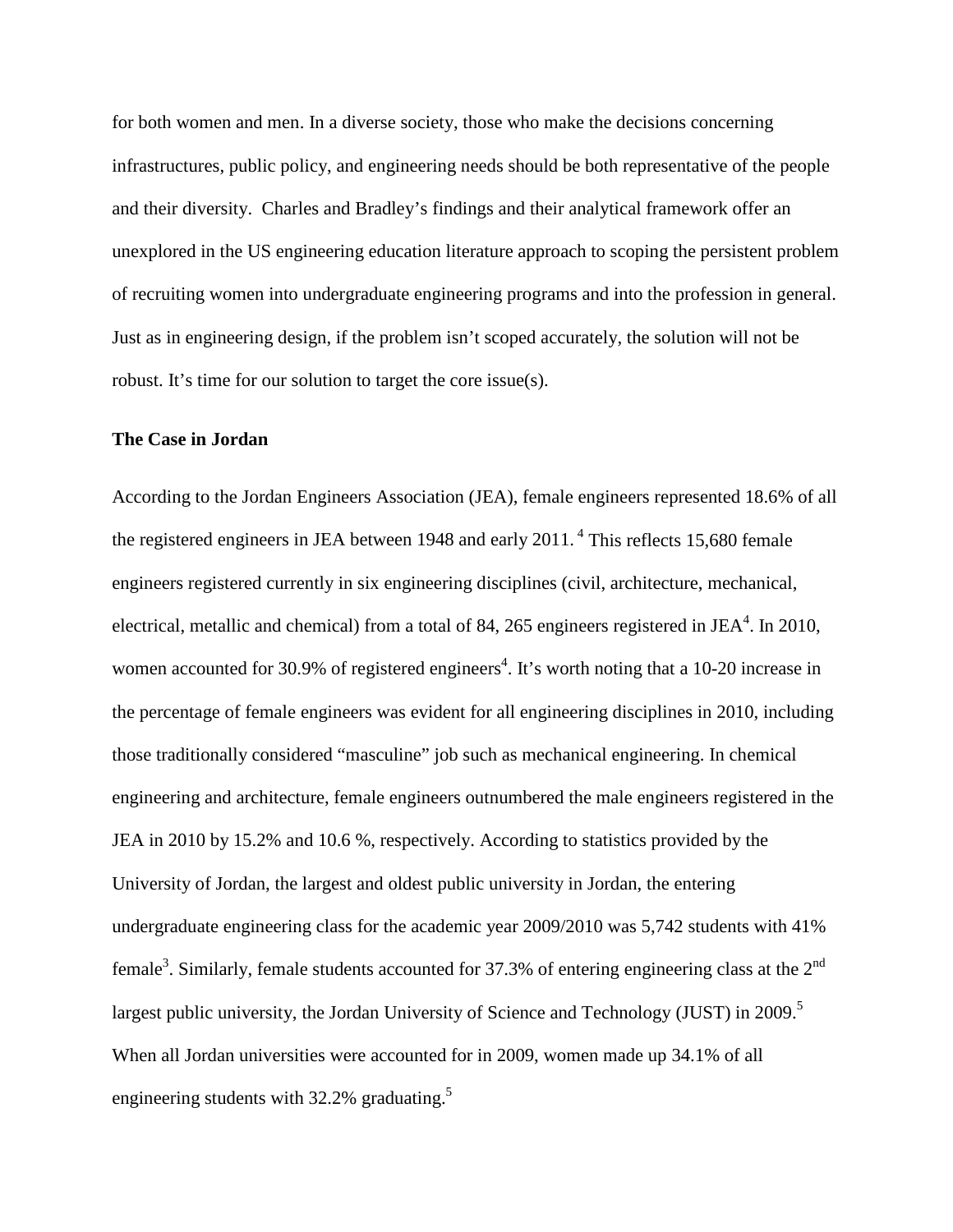According to the Jordan Department of statistics, females who graduated with a B.S. degree or higher were 11.6 and 12.7% of the total country female population over the age of 15 in 2008 and 2009, respectively compared to 14.3 and 15.3 for males in the same age group.<sup>15, 16</sup> Thus, unlike the US, women do not comprise the majority of students in higher education.

In Jordan, the choice of a discipline to study is largely influenced by future possible careers, unemployment rates, as well as the expected entry salary.<sup>17</sup> Choice of discipline is thus largely based on other prioritizing factors compared to those valued in the self-expressive value system in which career choices are pursued based on individual interests. For example, women are considered to be a minority in the US in all STEM fields including science and mathematics. In comparison, women in science and mathematics are considered to be a majority in Jordan. In 2009, the percentage of entering female undergraduate students in science disciplines in the University of Jordan was 80% of the entering science class and ~9% of all entering females' class.<sup>3</sup> This is largely influenced by the fact that graduating women with science degrees can be employed as school teachers. According to Jordan Department of Statistics, 66.7% and 51.1%, respectively, of elementary and secondary education teachers in the kingdom were women.<sup>16</sup> The profession of a K-12 teacher in Jordan is well respected. Teaching is conceived as a very suitable career for women who will be raising families due to the considerably short and consistent working time spent at the job compared to time spent for other careers such as engineering. In addition, teachers are in demand always, thus obtaining a job in a country where unemployment rates for women are higher than 20% is considerably easy. <sup>18</sup> Third, teachers are considered to be government employees and thus enjoy a wide range of benefits, including early retirement options for women after only 15 years of employment.<sup>19</sup> All the above factors are in line with the gender-essentialist ideology in which deep rooted societal perspectives about appropriate careers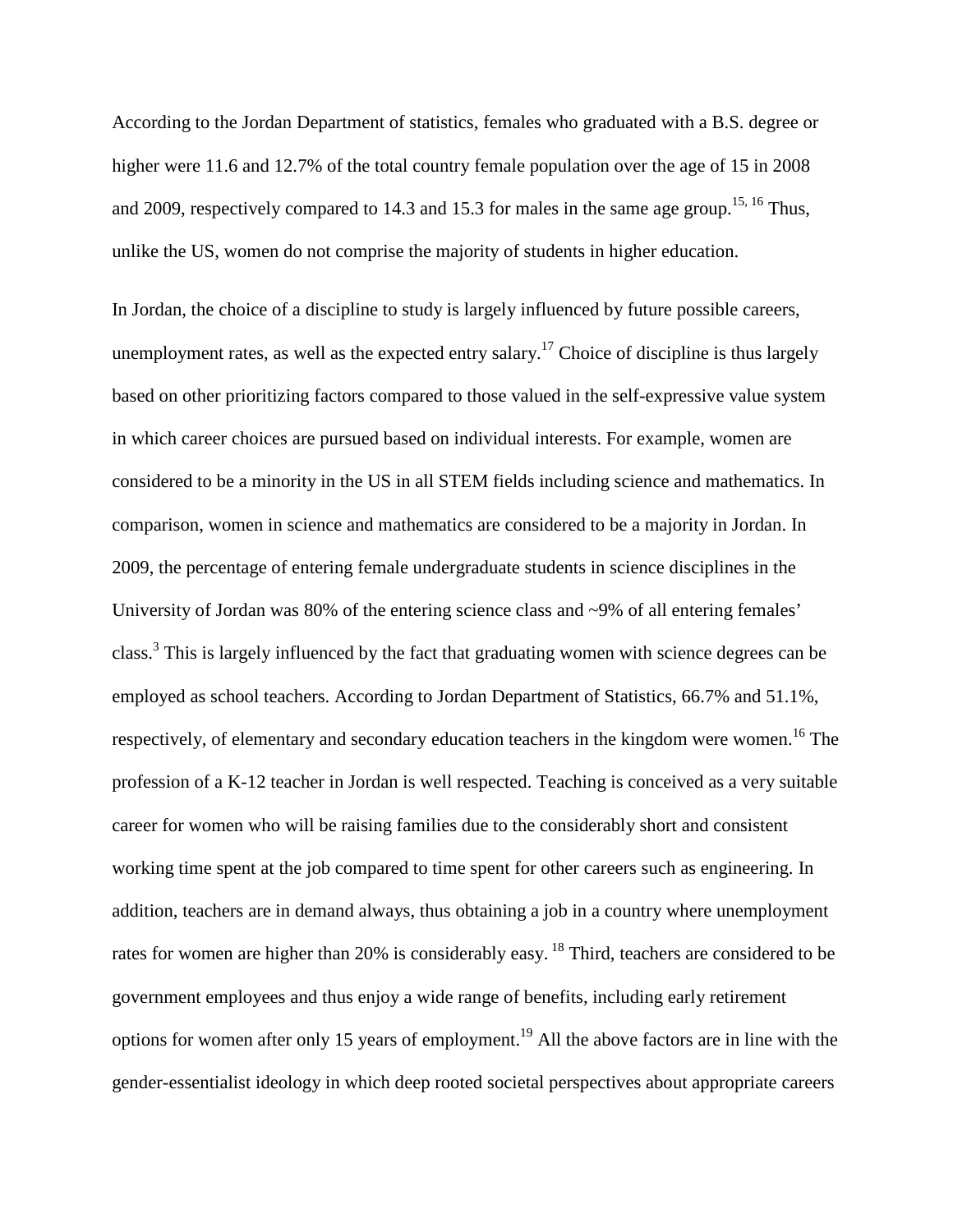affect curricular and career choices, yet in this case for the traditionally "female" profession of K-12 teaching.

In addition to the factors that influence career choices in Jordan and discussed above, societal and cultural factors play a role in women choices of engineering as a discipline. For example, if a male student could not compete for a seat in engineering in a public university, he can still study engineering abroad or can study engineering in a private university where tuition rates are three times more expensive than those in public universities.<sup>20</sup> For example, admission to engineering in the University of Jordan costs 29 Jordanian Dinar per credit hour compared to 80 JDs per credit hours at private universities.<sup>21</sup> It is unlikely for families to approve for their daughters to study abroad because that implies living alone at the age of 18 which is socially and religiously unacceptable.<sup>22</sup> It is unlikely, as well, that those families will be willing to pay three times more tuition to teach their daughters engineering.<sup>22</sup> The difficulty to obtain a permanent engineering job is another factor that drives females away from engineering. Engineering jobs are often temporarily or seasonal. This means that the salary will be intermittent. A lot of people believe that continuity in attainment of financial resources is important even if that meant a little but continual salary compared to high but intermittent salary. It seems, then, that in Jordan, choosing engineering as a discipline to study for women is largely influenced by societal cultural beliefs, societal values and economic opportunities, rather than by individual self-interests.

In comparison to science and mathematics, the percentage of engineering females graduating from the University of Jordan since it was founded in 1962 was 5.5% from all females graduating and 35.4% from all engineering students graduating  $3 \text{ In comparison, male engineers}$ accounted for 14.4% of all male students graduating and 64.6% of all engineering students graduating.<sup>3</sup> When graduate degrees were compared as well, females accounted for 30.6% of the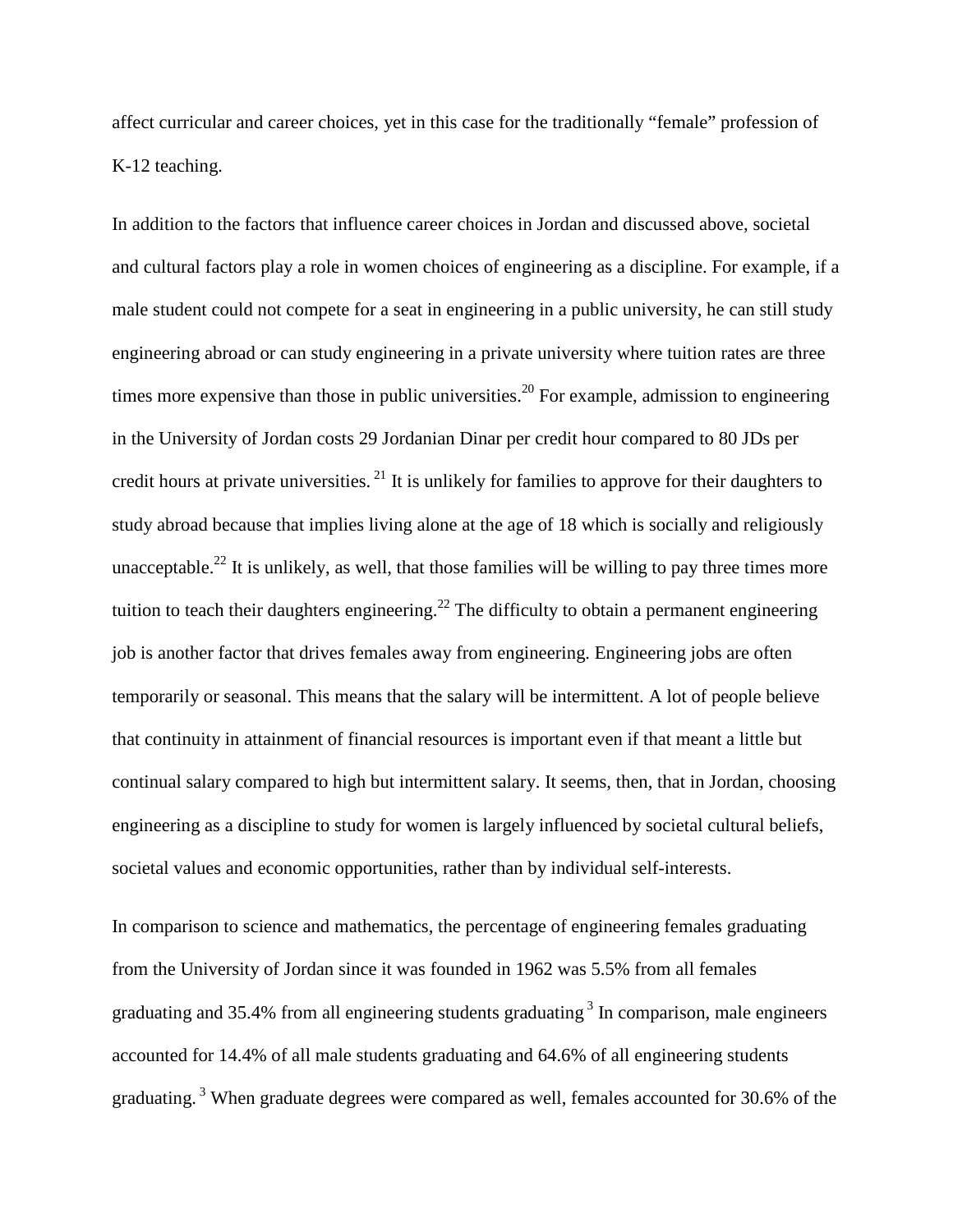entering class in 2009 and 22.8% and 22.2% of all engineering students who earned a graduate M.S. and Ph.D. degrees from the University of Jordan since it was founded<sup>3</sup>. Finally, the share of faculty engineering women to the engineering faculty remains quite low at  $8.1\%$ .<sup>3</sup> The numerical figures above are still much better than the current situation in the US. Yet, in spite of these encouraging advances over the last 30 years in encouraging women to pursue the engineering profession, the need to increase the numbers remains.

According to the Jordan Department of Statistics, females constitute 51.5% of the population of the kingdom.<sup>18</sup> Female engineers are still  $\sim$  20% shy from their demographic ratio, the fact that needs attention and continued effort to improve females' representation in engineering. Although Jordan has worked hard to increase the participation of women in engineering, discrimination against women engineers is evident. In the last ten years, unemployment rates among the Jordanian labor force was at least 10% higher for females compared to males<sup>5</sup> with unemployment for engineering reaching 12% in 2009 for men and 21% for women with expected 3% rise in successive years.<sup>17</sup> Salaries paid for women engineers doing the same job male engineers, especially in structural sites, were lower.<sup>23</sup> Women are less likely to be involved in decision making and policy development compared to male engineers.<sup>24</sup> To increase women participation in engineering, these barriers need to be overcome. However, even with these barriers, women have defined a strong position for themselves as essential contributors and players to the engineering profession in Jordan.

When compared to other professional degrees, engineering still attracts considerably more women than law or medicine in Jordan, opposite to the US. According to Jordan Department of Statistics, in 2009 women accounted for 6.2% of all judges, 20.7% of lawyers, 18.8% of medical doctors, 34.3% of dentists, 30.9% of engineers, 49.4% of nurses and 45.6% of pharmacists.<sup>5</sup>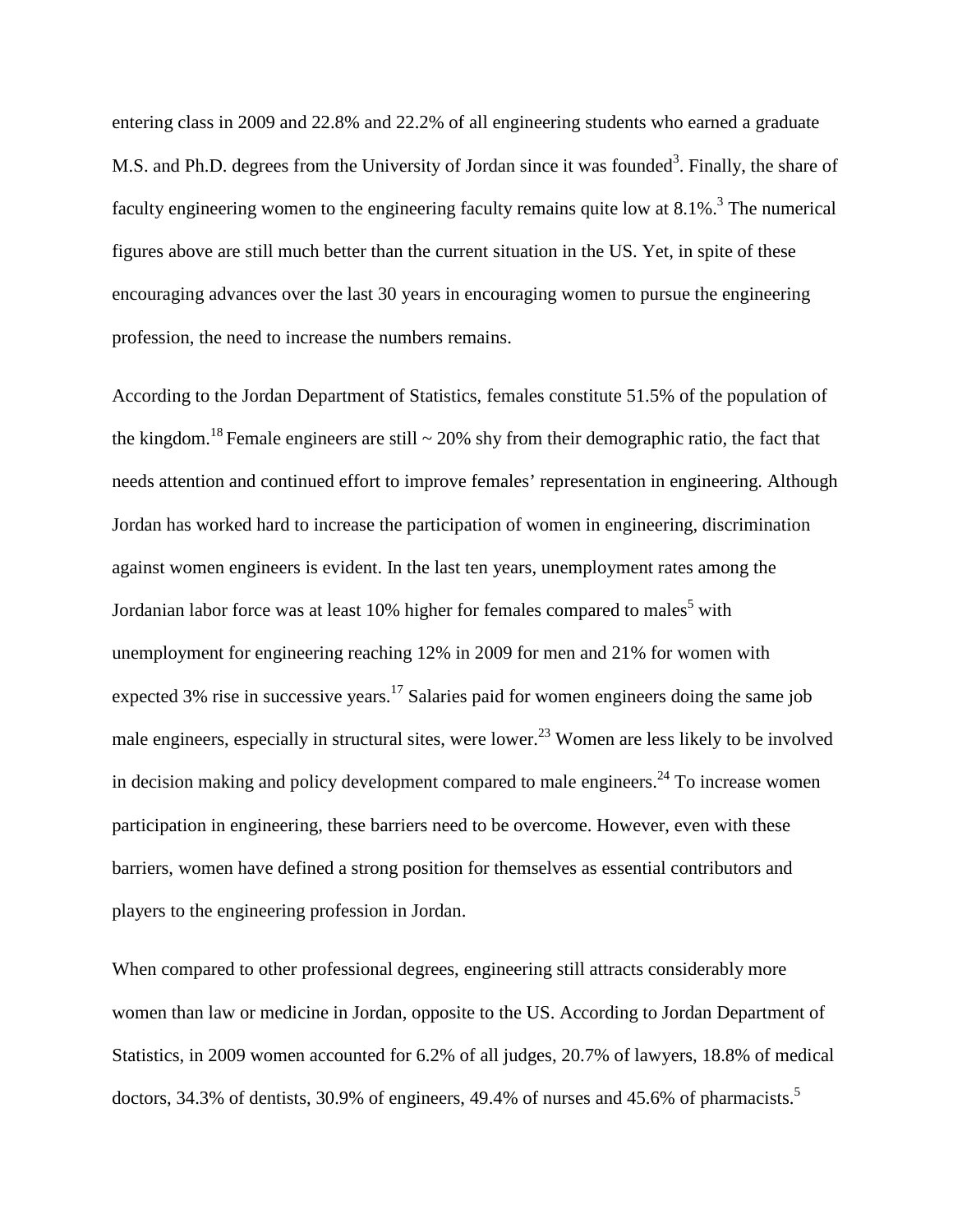Engineering careers are more appealing to women in comparison to medicine or law for several reasons, both societal and cultural. First, studying and practicing engineering take considerably less time than it takes to study and practice medicine or law. On average, engineering degrees in Jordan can be earned within five years while studying medicine requires six years without residency or specialization studies which generally require six or more additional years.<sup>25</sup> This is important as the average age for the first marriage for females in Jordan is 25.9 years.<sup>18</sup> Women who are still studying are less likely to get married in a society that values marriage.<sup>26</sup> The above again points to the importance of both societal and cultural values in decisions made to pursue engineering as a discipline. Second, seats available to study engineering are a lot more than seats available to study medicine or law in public universities. In 2009-2010 academic year, the number of students admitted to engineering disciplines in all ten public universities in Jordan was 36,342 students with 35.1% women, compared to 7443 students admitted to all medical degrees offered in these universities (medicine, dentistry and veterinary medicine).<sup>27</sup> This is largely due to the many types of engineering available to study in comparison to medicine. This means that if women are interested in engineering and do well in the national exam, they will be admitted to a public university. This is important as societal values in Jordan will be against paying elevated tuition rates required by private universities for women to study there if they were not admitted to a public university.

Add to that, women graduating from high schools usually have higher scores than men in the national exam.<sup>28</sup> A single common national exam is being used in Jordan to rank students according to their score on the tests. Students take this national exam at the end of their  $12<sup>th</sup>$ grade. Students can choose a track for the exam. To study engineering, math or science, students have to choose the scientific track which is heavily focused on math, science and computer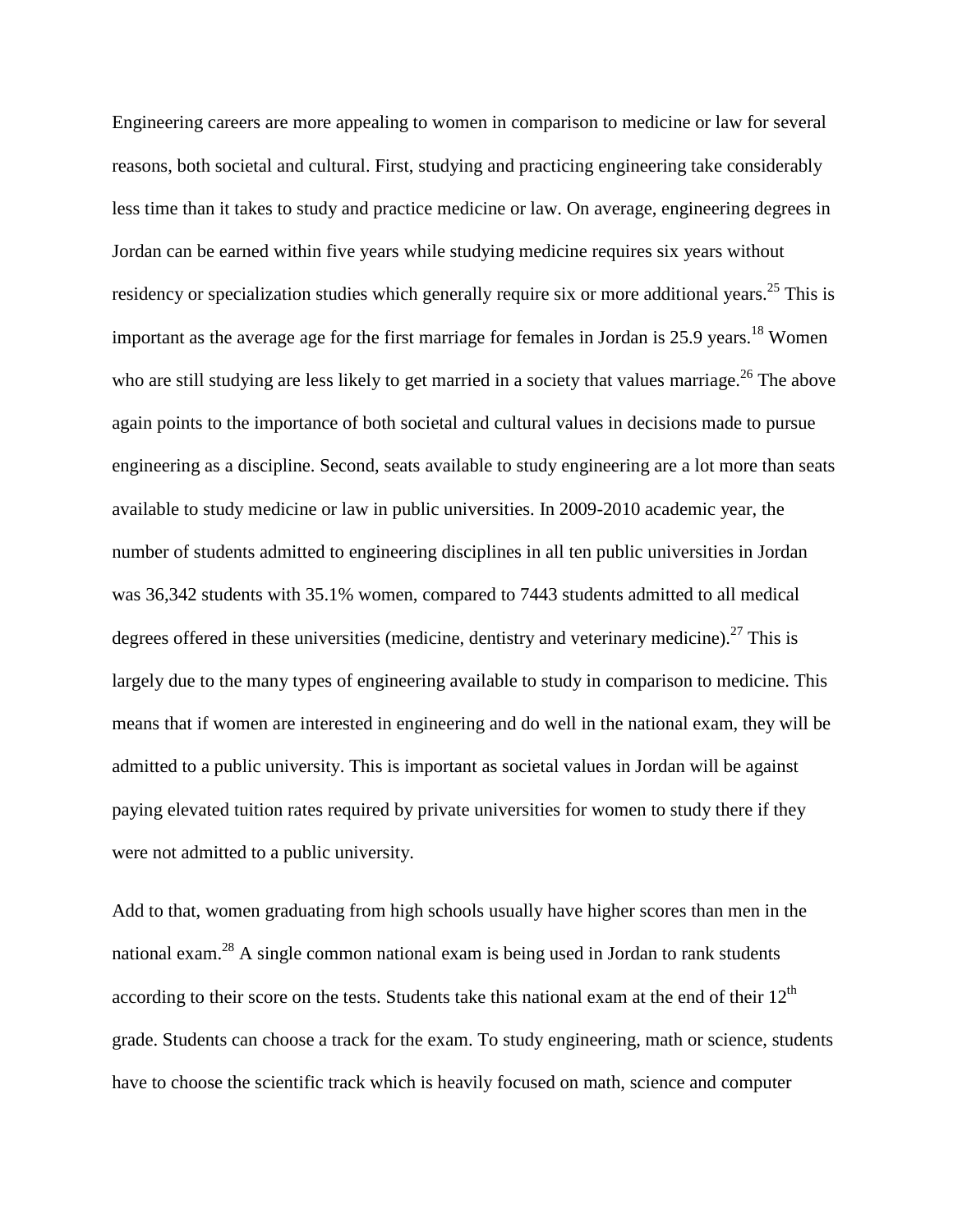skills. Based on students' scores, country needs and individual interests, students get admitted to different disciplines. The better performance for women in the test can be in part cultural. In Jordan, women are less free to leave their parents' house for outside activities compared to men.29 This situation gives them higher chance to study and focus. Higher scores in national exams can allow females to choose the engineering discipline that interests them. It also implicitly indicates that women choosing such disciplines are analytically as capable as men choosing these disciplines. The lack of women engineers compared to male engineers is largely driven by social values encouraging men to pursue engineering and has nothing to do with lack of abilities on women part. Third, culturally, it is still unacceptable for lawyer women to argue for a case against men. Fourth, it is largely unacceptable as well for women doctors to diagnose male patients. Finally, there is the perception that men are strong and thus can suit medicine and law careers more than women as they involve more decision making.<sup>30</sup> On the other hand, engineering is perceived as an independent profession where a woman can prove herself quite a bit without interacting largely with men or depending on them. Women engineers can as well be employed in companies, firms as well as in the government and can lead normal family lives. It is true that time spent in an engineering job is longer compared to that spent by K-12 teachers at their jobs, however the much higher pay women engineers get in comparison to K-12 teachers can compensate for the job demands.  $^{23}$  This is especially true during current times where life demands are much higher compared to ten years ago. People realize that without women working, raising a family can be quite challenging in Jordan.<sup>31</sup> Therefore, working women who get paid high salaries, such as women engineers, are valued in Jordan.

Dr. Abu-Lail used a common qualitative interview methodology called the Focused Interview, to engage her female undergraduate and graduate students in conversations related to this papers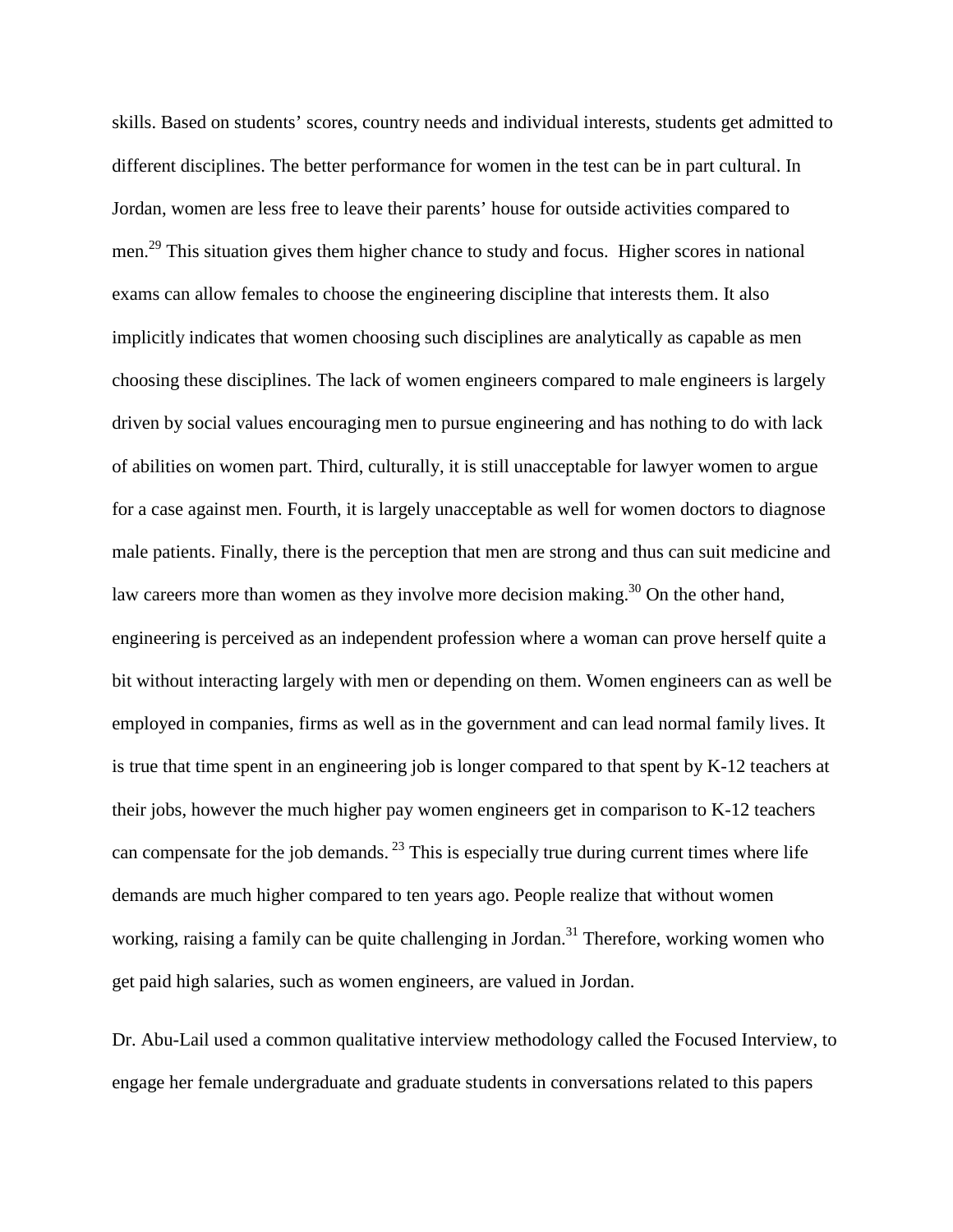topic. <sup>32</sup> The Focused Interview is a semi-structured interviewing technique designed to collect qualitative data from respondents about their experiences and opinions on a given subject. Questions used in this technique may either be prepared in advance, or as they arise during the interview to fit the respondent's context. The wording of questions will not necessarily be the same for all respondents.

Dr. Abu-Lail was in the preliminary stages of a qualitative study when this paper was written, thus the numbers reported are low. When 7 US female engineering students in the Jordanian author's class here in the US were asked about why they chose to study engineering, answers were categorized in two categories. First, they all loved math and science and felt that engineering allowed them to apply math and science to help society. Second, they thought engineering is challenging career that can help in solving difficult problems that face the society. This agrees well with the characteristics of the expressive value system described by Charles and Bradley in which students choose careers that self interest them. In comparison, when 5 engineering women who graduated from Jordan, Turkey and India and who are pursuing graduate degrees in the Jordanian's author department were asked the same question, the answer was quite different. First, entering engineering was largely influenced by a national exam on which they did well and that made them feel distinguished and capable of majoring in engineering. This aligns well with Charles and Bradley analysis that women are less likely to regard themselves as exceptional women or pioneers in systems were female enrollment is taken for granted. In Turkey, Jordan and India, admission to engineering is competitive, earned, independent of gender and thus well deserved. Second, engineering is considered as a prestigious job in all three countries above. The third reason was economical. Engineers make more money than people who work in many other professions.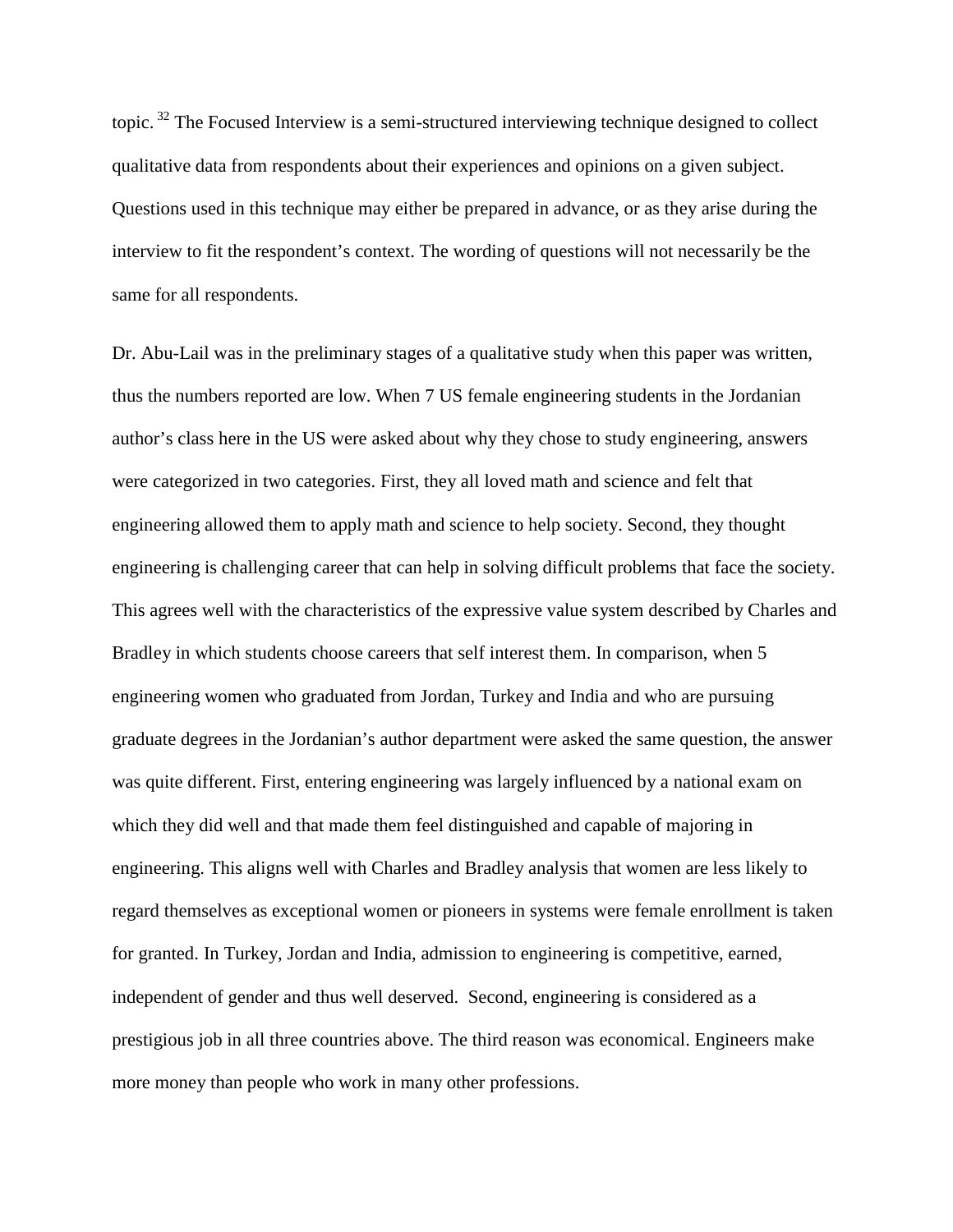Even though the sample above is small, nonetheless, it points our attention to the fact that what women in less economically developing countries value in engineering is different than what those in more economically developed countries such as the US do. Second, the way engineering is perceived as a profession of importance in developing countries is not the same way it is perceived in the US. In Egypt, an engineer is still called "Basha" which is a noun that used to be bestowed upon noblest by the King. Therefore, it is very important to work hard toward improving the image and the importance of women participation in engineering and engineering in general in Jordanian society play an important role in attracting women to engineering. Jordan is a highly patriarchal society in which cultural traditions and societal norms continue to encourage discrimination against women. In recent years, the status of Jordanian women in society has improved somewhat; however, their economic and social opportunities are still not equal to those of men.<sup>30</sup>

### **The Case in Malaysia**

In Malaysia, the role of women in professional work forces is significant. The percentage of female decision makers in the civil service has risen from 18.8% in 2004 to 32.3% in 2011. With this trend, in June 2011, the Prime Minister of Malaysia announced that the Cabinet has approved a policy that women must comprise at least 30% of those in decision-making positions in the corporate sector.<sup>33</sup> Some of the leaders in the governmental agencies, higher education institutions, multinational companies, professional bodies and so on are from among the women such as Tan Sri Dr Zetty Aziz, the Governor of Bank Negara Malaysia, Dato' Ambiga Sreenevasan, the former President of the Malaysian Bar Council, Yasmin Mahmood, the Managing Director of Microsoft Malaysia and Executive Director of YTL Communications, to give a few examples.<sup>34</sup>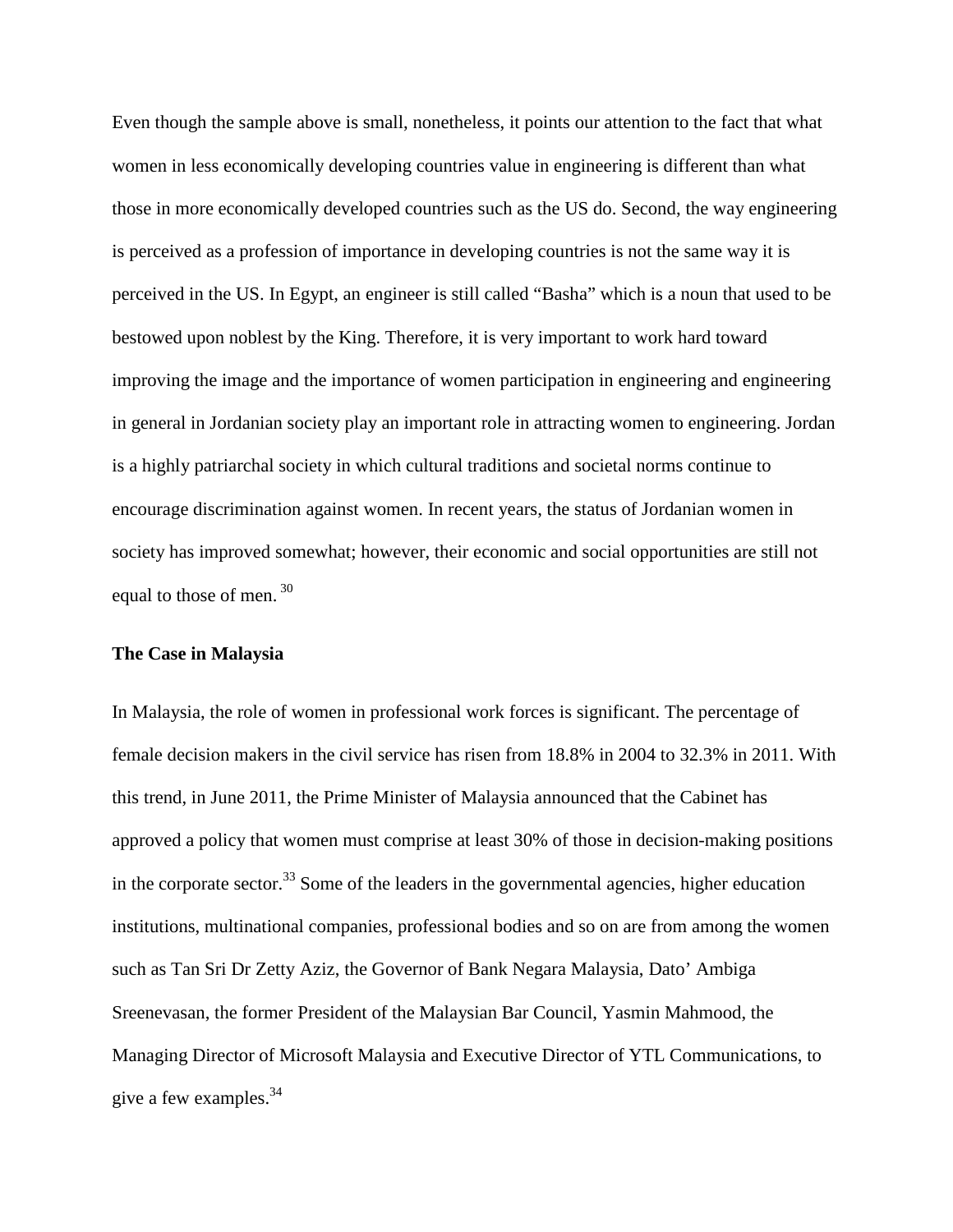Many of the political and professional bodies in Malaysia allocate a special branch for women to stay active in their fields. The Institute of Engineers Malaysia Women Engineers (IEM WE) was established in 2000 with the mission of building a large network connecting women engineers, to embrace and deliver the results of living on purpose, based on courage and joy.<sup>35</sup> It has been active with the vision to ensure the engineering profession values, supports the contributions of women in engineering, science and technology. It holds various types of events to enhance collaboration between IEM WE with others in the industry, sharing of experiences and identifying challenges faced by women engineers.<sup>35</sup> Various activities are conducted in an effort to encourage the involvement of Malaysian women into engineering and to keep them informed; evening talks, corporate connections, visits to universities and schools, annual tea party, overseas fellowship and charity projects. The purpose of visits to the universities is to encourage and promote enthusiasm amongst the future women engineers to practice engineering upon graduation.<sup>35</sup> Thus far, out of the 24,000 members of IEM, 8,000 of them are women<sup>36</sup> although the number of professional and graduate engineers registered with the Board of Engineers, Malaysia (BEM) is about 70,000. In appreciation of the role of women in engineering, IEM has awarded a few women engineers in Malaysia with the IEM Lady Engineer Award. Women's role in engineering has also been discussed in the  $1<sup>st</sup>$  International Conference and Exhibition of Women Engineers held in November 2011.

Siti Hamisah Tapsir and Norliza Mohd reported that in 1969, out of 351 engineers, none of them were women.<sup>37</sup> However, the trend began to improve steadily to 20% in 2003 where most of them are involved in less physically demanding fields of engineering such as civil, electrical and chemical engineers compared to mechanical, marine, aviation and petroleum engineering. This trend is similar at the higher education institutes where the enrolment of female students into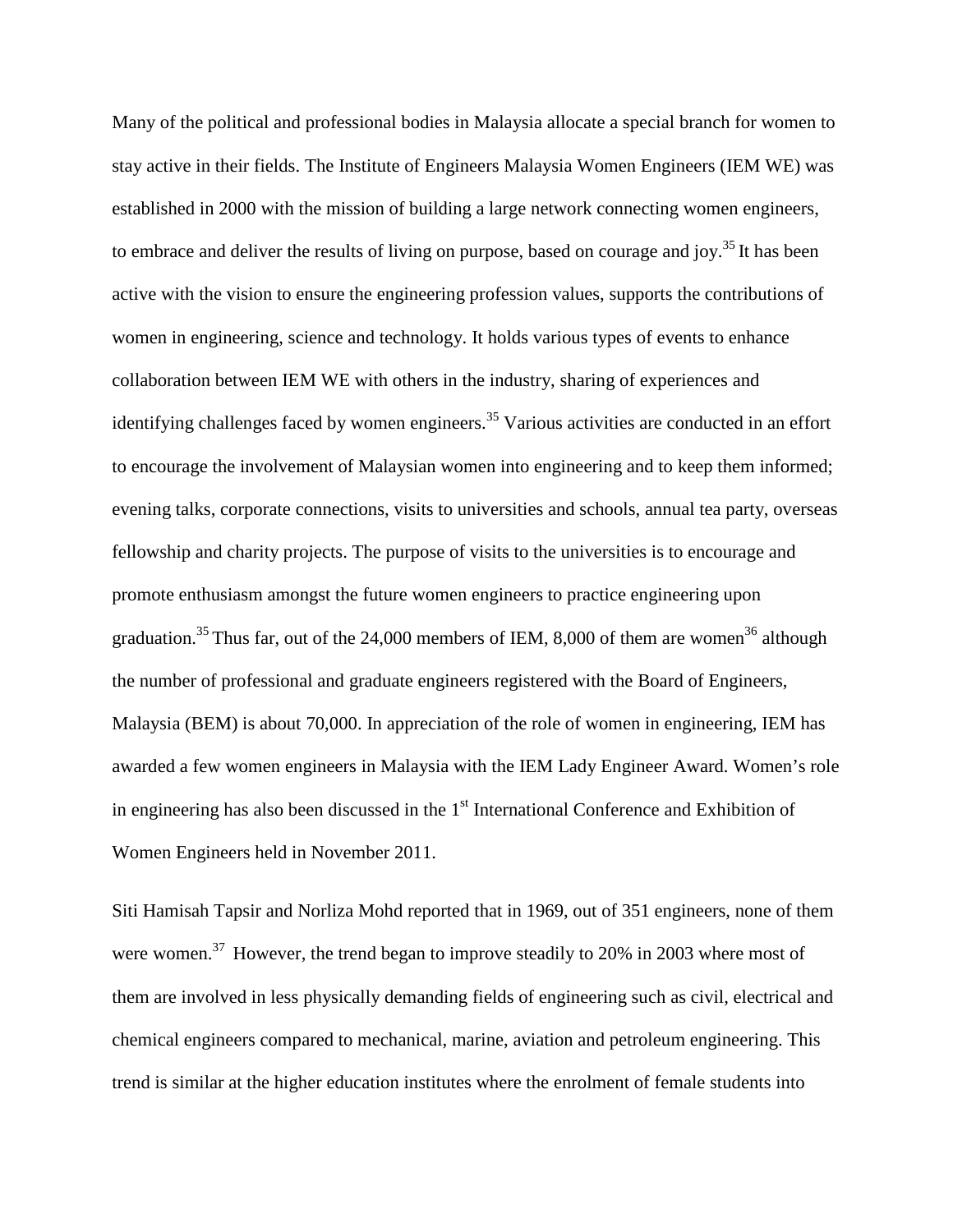undergraduate engineering programs is showing an upward trend from 5% in 1981 to 30% in 1999 and now it is nearly equally distributed between male and female students.<sup>37</sup> According to a report by the Ministry of Higher Education (MOHE) Malaysia, in 2010, the female students' enrollment in engineering programs at Public Higher Education Institutes was 7367 of 20609 (or  $35.7\%$ ).<sup>38</sup>

Female enrollment in the four public higher education institutes in Malaysia showed a drastic increase in 2011, ranging from 46% to 68%. 39 Although it may be argued that the swelling number of female students in engineering programs can be attributed to the phenomenon of more female students enrolling in public higher education institutes (65% in 2011, up from 50% in 1990), the ratio of male to female students at school level is at  $50:50<sup>40</sup>$  Tapsir and Mohdstated that more women are enrolling in engineering programs because the National Education Policy treats both men and women equally based on merits, not gender.<sup>37</sup> Policy initiatives at the national level to increase the number of technical professionals are common in both economically developed and developing countries, particularly in engineering and computer science.<sup>1</sup>

According to a 2009 study of engineering faculty and students at the Universiti Teknologi Petronas (UTP), 90% of Malaysian women students (74% of the respondents to this survey were Muslim Malays) believed that engineering is an appropriate career for women.<sup>7</sup> Yet, only 20% of the male engineering students at UTP agreed that professional engineering is an appropriate career for women. The 587 study participants were primarily final year students; out of the 217 female participants, the number of female participants who would give up engineering profession was almost as many as those who would stay in engineering. Surprisingly, too, 40% of the 370 the male respondents said they would change their career paths to other than engineering.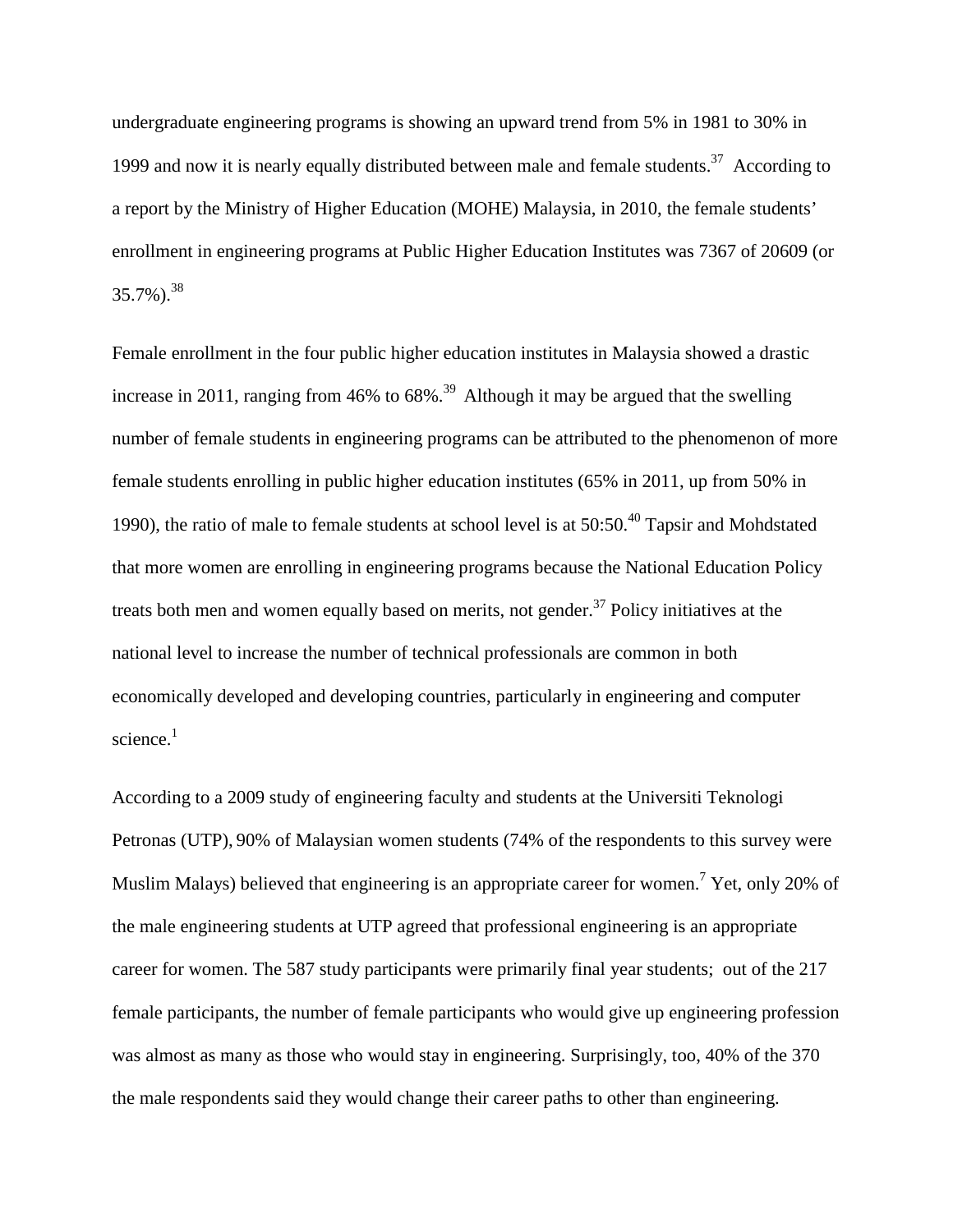A set of preliminary interviews using the Focused Interview technique were carried out to understand why some female students enroll in engineering programs and to determine their perceptions of women engineers in Malaysia. 29 first year Muslim female undergraduates studying at a public Malaysian Technolgy University (MTU I) from various fields of engineering (Chemical, Civil, Electrical, Mechanical) and backgrounds were interviewed and the data was analyzed qualitatively. There are a few factors that seem to affect female students' choice in pursuing their study in engineering programs and careers in Malaysia. However, the most important factor is their individual interest as evident in the following elaboration.

The major reason to enroll in engineering programs for almost all of the female students interviewed is interest. It is either the interest in engineering itself or interest in:

- Producing Something (a typical quote: "I would like to make something, especially new things.")
- Physics, Chemistry or Mathematics (most students said something along this line: "I like to physics/chemistry/mathematics since school...")
- Practical Works (many students said: "I like to do practical activities")
- Taking up Challenges (an example quote: "... I want to prove that women can also survive and take the challenge with men in engineering jobs.")

Their interests were mainly developed when studying at pre-university level (or matriculation colleges in Malaysia). All of them were introduced to engineering through coursework, or career talks organized by the matriculation colleges which offer pre-university courses that students have to take before enrolling in public universities degree programs in Malaysia. Some of them had been interested since school, but this was not the major contributing factor at MTU I because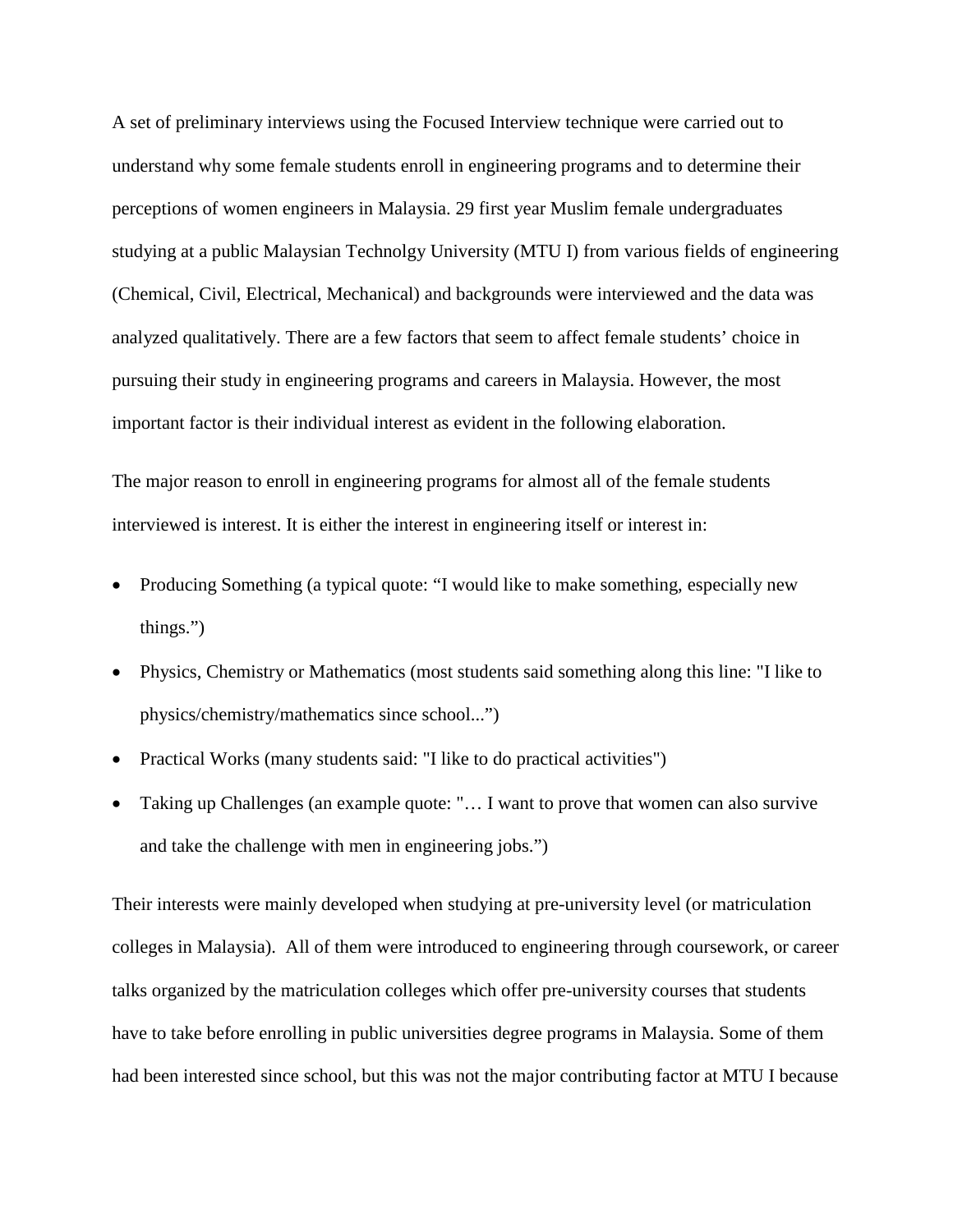not many of them underwent their secondary school education at technical secondary schools, although all of them were in the science stream.

Another major contributing factor towards their choices was the influence of family, teachers and friends. About half of the students interviewed had at least one of their immediate family members (parents or siblings) as an engineer or studying engineering. Their family, teachers and friends also encouraged them to study engineering. This certainly shows the influence of having positive role models or encouragement from those who are close and well respected by the students. Out of 29 students, only one said that she took the engineering program because she was channeled into studying the technical stream at matriculation level and that there was no other better choice for her than engineering due to the subjects that she has taken previously. Therefore, although almost all the students chose engineering because of their interest in the field, there was a minority who chose it because it was the best alternative left after going into a pre-university stream specifically suited for engineering.

To investigate the reasons for choosing engineering at a different university, seven female candidates for the Foundation Engineering Program at another Malaysian Technology University (MTU II), which is a premier private university in Malaysia, were interviewed using the Focused Interview Technique. The study was in its early stages when this paper was published. The seven prospective students of MTU II also said that they chose engineering mostly because of interest, while the influence of family or teachers comes in second, which is consistent with the findings in MTU I.

The findings in MTU I, which are also supported by those from MTU II, are that female engineering students choose mainly because of their interests, aligns with the self-expressive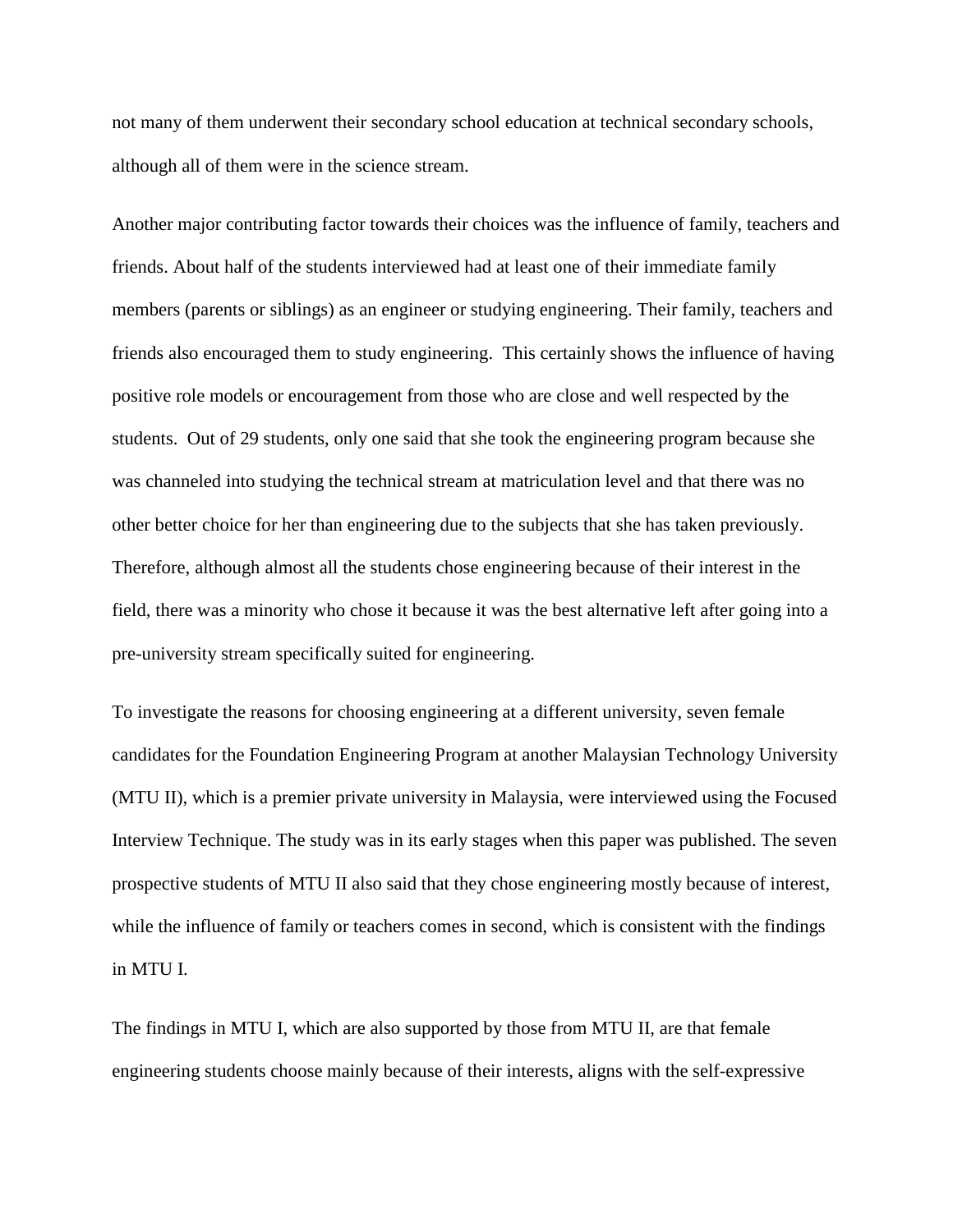value system, where engineering is pursued out of interest in challenges and tasks associated with engineering, as well as the foundation knowledge used in engineering. Difficulties and obstacles associated with engineering are not deterrents, but serve as impetus for the students to rise up to the challenges. What is significantly different from the US is that in Malaysia selfexpression seems to manifest itself less gender segregated ways.

As the above factors pertain to perceptions held prior to their university studies, respondents at MTU I were later asked about the courses in engineering that they have studied so far and if the courses challenged their initial interest to engineering.

An interesting answer given was that a course named "Introduction to Engineering," which all the engineering students must take in their first semester, helped them to improve their understanding of the field and career of engineering, thus increasing their interest in engineering as a curricular field and career choice.

The more the students studied engineering, the more they seemed to be interested in this field. The engineering courses offered did not weaken their enthusiasm to excel in their study, although some felt that they were competing with the male students to do well. One of the students admitted: "I want to follow my father's footsteps and go on with engineering. Yes, I do feel the challenge from male students."

Almost all of respondents were confident that they will do well in their study and graduate with an engineering degree. They did not believe that they were in any way inferior compared to their male counterparts. They saw that the number of female students taking engineering programs equaled the number of male students. They understood that there would be a competition, but that the competition would be fair.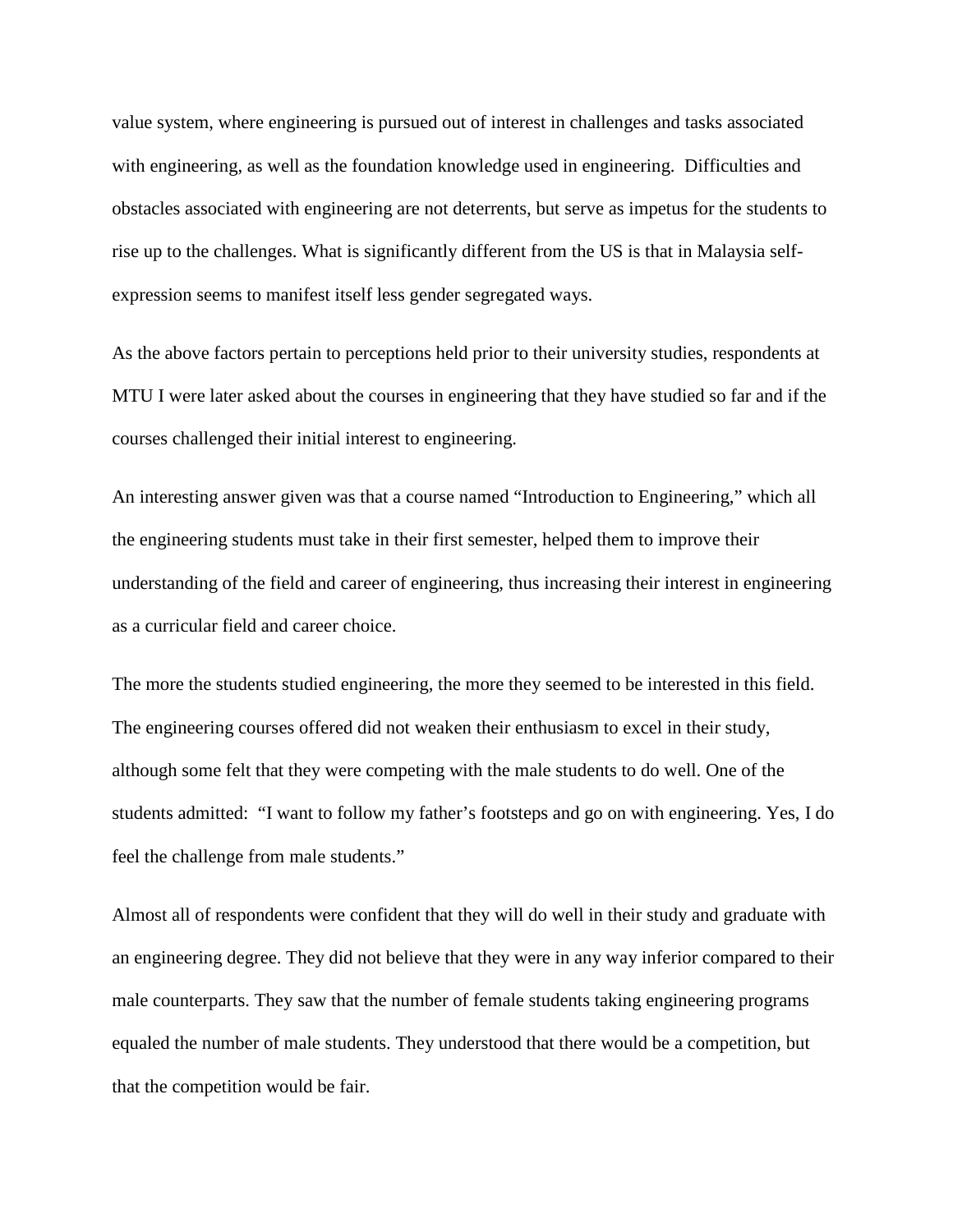To probe these students further, they were asked if there were any factors that might prevent them from taking engineering, nearly all of them said that there is no hindering factors except a few minor ones, such as some female classmates and close relatives who believe that it is inappropriate for women to become engineers. However, with the support of their families, they were confident that they would become good engineers. In analyzing their responses, the hindering factors seemed only come from external influences because they all had strong internal beliefs about their reasons for pursuing engineering.

When queried if they would continue to be engineers after graduation, almost all believed that they would because of their strong interest in engineering. One of the biggest attractions of becoming an engineer is the high salary, although this come in second compared to individual interest. Many of them see that there are a lot of successful women engineers in Malaysia. This fact gives them the confidence that they will also become engineers in the future. They believe that women engineers play an important role in engineering, especially in complementing the shortcomings of male engineers.

In order to probe further, the students were asked of the factors that might hinder them from becoming engineers after graduation. They believe that if they were not married, they would stay in an engineering career, but they doubted that if they became married they would because they thought that the priority after marriage is family. However, some of them insisted that they would try to divide their time between career and family and manage their time properly.

It is interesting, however, to explore the reasons why these Malaysian female undergraduates pursue engineering degrees in spite of seeing their future roles as mothers and home-makers. So, marriage and family may not be the top reason for not choosing the career as engineers because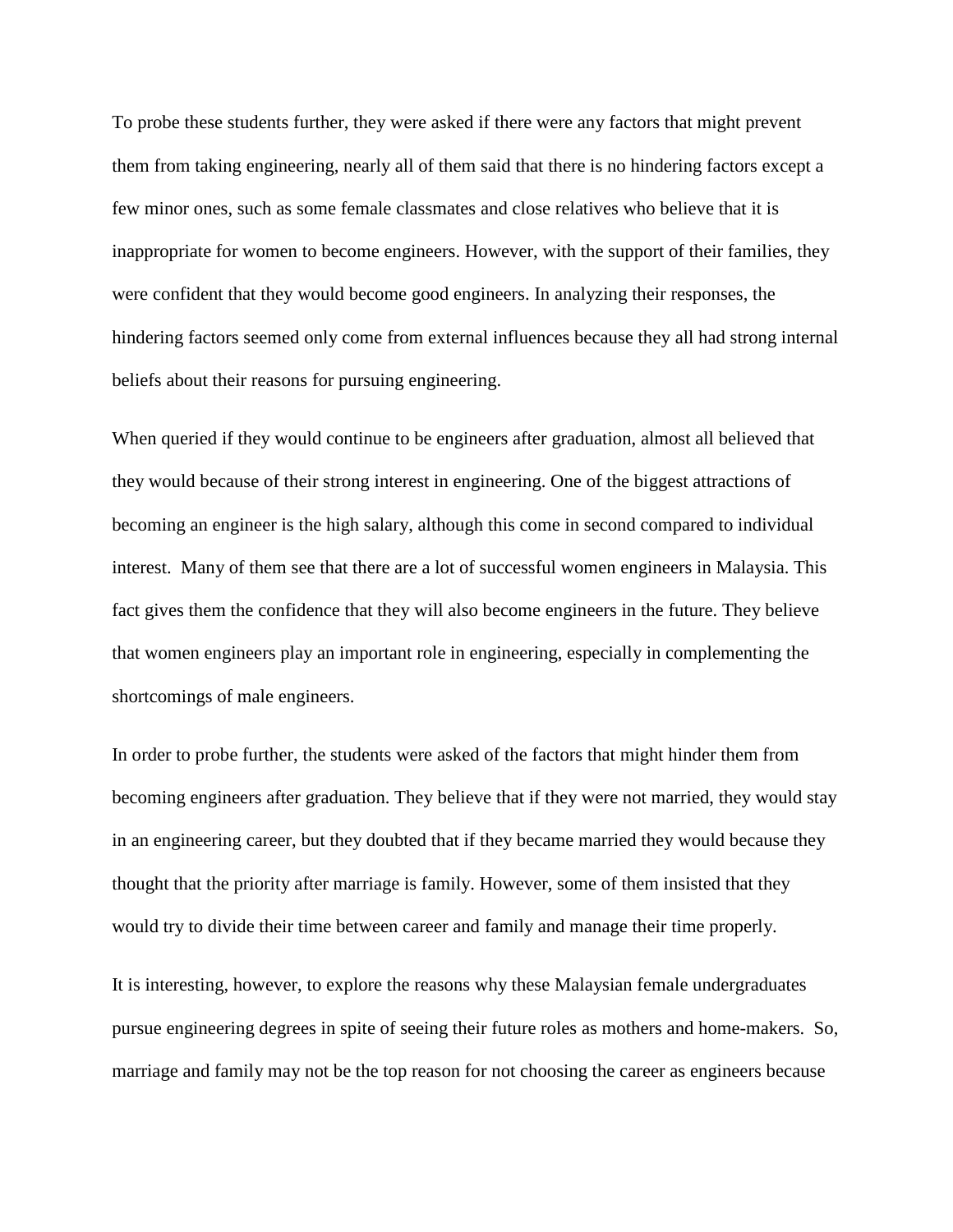they have thought about this before they enroll in this program. Some other more contributing factors that may affect their future decision include:

• Health

Safety (e.g., dangerous or remote workplaces, such as offshore oil platforms)

The findings of the overall interviews, especially those focusing on hindering factors and engineering as a career for women point to the underlying beliefs that while there is equality between women and men, women and men are not the same. All the students interviewed believed that engineering is a suitable career for both women and men, although they acknowledged that certain requirements and environment may not be suitable for women and should be avoided. Among the unsuitable roles are those that require physical strength, and inappropriate locations or conditions that may potentially compromise their safety and wellbeing. The findings conform to the prevalent view on the types of careers that are suitable for women that is generally held in Malaysia, that engineering is suitable for both genders. This explains the encouragements received and almost non-existent discouragement from those around the students when they wanted to major in engineering. These findings support Charles and Bradley's conclusions that curricula and career choices in a developing country, such as Malaysia, are not heavily influenced by gender typing.

### **Discussion**

The following discussion focuses on three roles that seem to promote or hinder gender parity in curricular and career choices for each of the three countries analyzed using the Charles and Bradley<sup>1</sup> framework: 1) national prosperity; 2) societal and cultural value systems, such as selfexpression; and 3) educational policy related to pre-university curricular requirements. The goal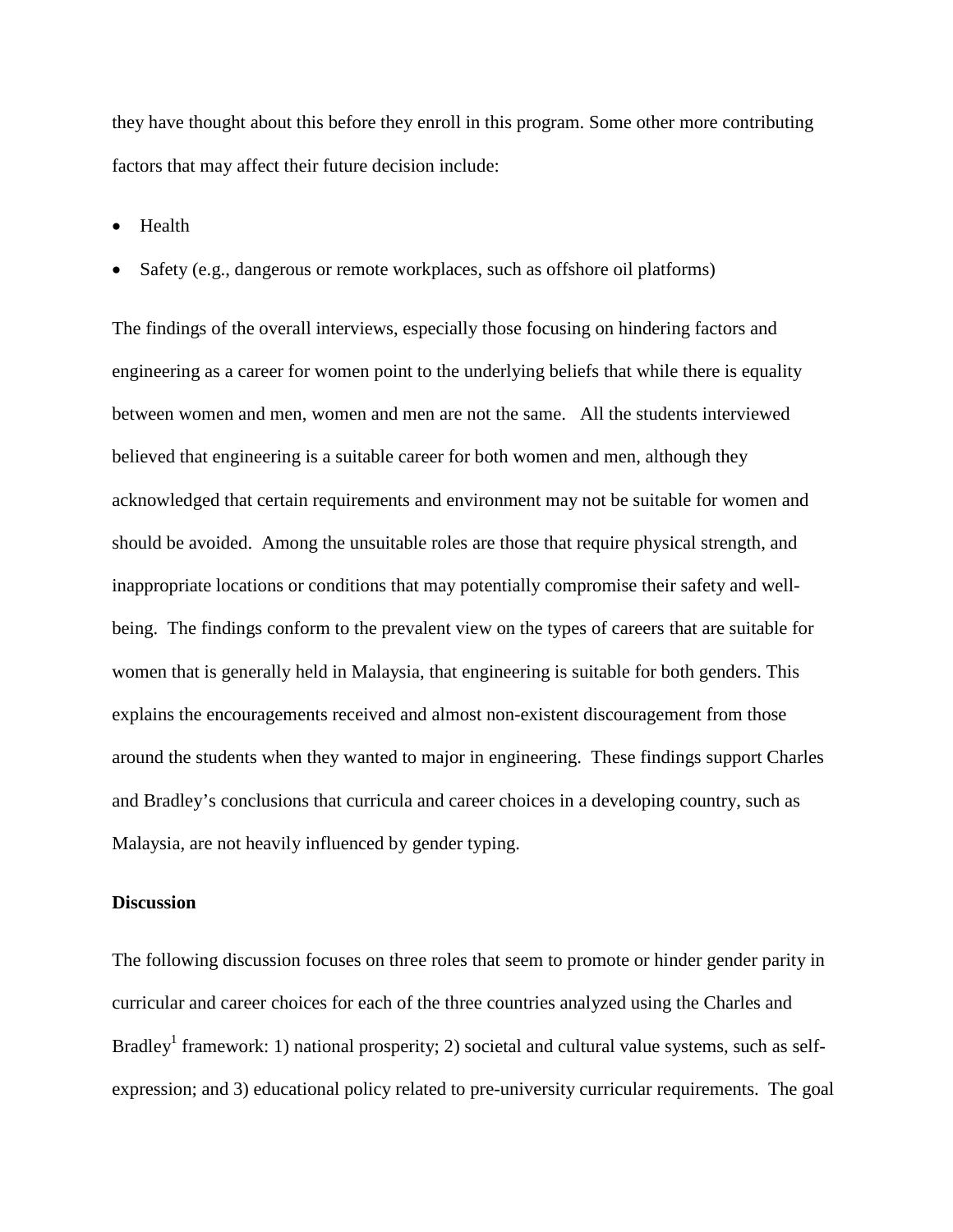of the discussion is to unpack the implications of our initial findings, which both confirm and contradict those published by Charles and Bradley, as well as to suggest further areas of research.

Charles and Bradley found that in countries with greater national prosperity, that women's curricular and career choice were more strongly driven by a desire to express themselves and their individual interests rather than by economic factors. According to Charles and Bradley, the material prosperity of the society in general combines with what they categorize as a predominately Western cultural value of self-expression that manifests itself in the pursuit of individual interests to create greater gender segregation in curricular and career participation.

Their findings also showed that in many economically developing countries, women's curricular and career choice were influenced by the need to obtain credentials that would allow them to provide direct and lucrative financial assistance to their families. While our initial analysis found this to be generally the case in Jordan, it did not seem to be the case in Malaysia. Malaysian women frequently cited their interest in engineering was based on the fact that they found it intellectually challenging, that they had strong professional engineering role models, and that they wished to prove that women were as capable as men to excel in engineering.

If we look at each country using Gross Domestic Product (GDP) as a metric, the US is ranked number 8 out of 182 countries at \$48,147, Malaysia is number 59 at \$15,578, and Jordan is number 109 at \$5900. This shows that Malaysia enjoys greater economic prosperity than Jordan. This, therefore, may potentially explain why the two studies' preliminary findings indicate that self-expression through the pursuit of individual interest plays a greater role in women's curricular and career choices in Malaysia than in Jordan. This made us question Charles and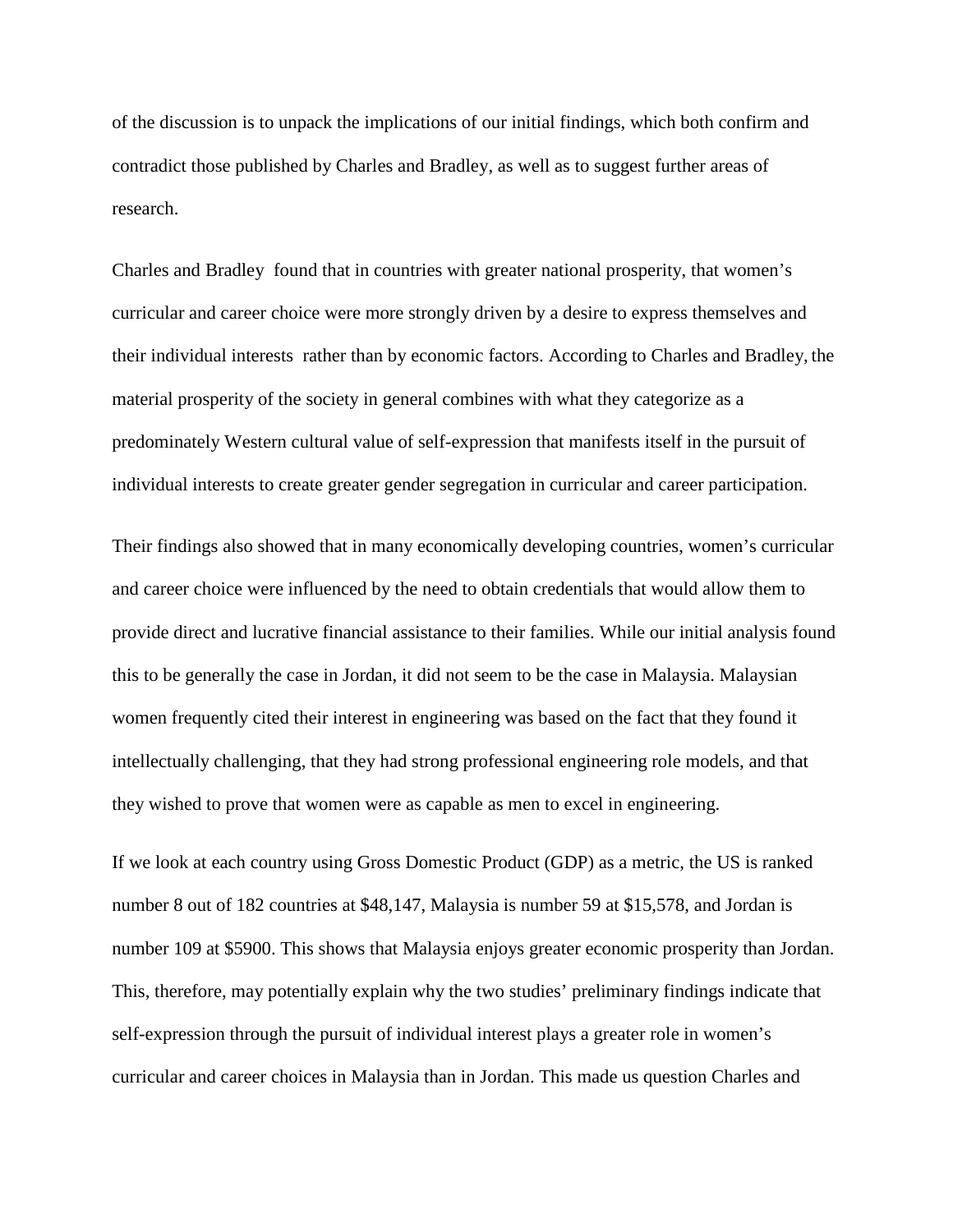Bradley's suggestion that self-expressive value systems are more prevalent in Western societies. We note, however, that unlike in the US, what seems to be evidence of self-expressive value systems in Malaysia does not result in greater gender segregation in curricular or career choice. One variable to consider is that Malaysia is one of the many Asian countries with strong female representation in the sciences and engineering, which could partly be a result of cultural beliefs that the ability to excel in math is not fundamentally or innately greater in men.<sup>44</sup>

There are more women in undergraduate engineering programs in Jordan and Malaysia than in the US, as well as in the engineering profession. This confirms Charles and Bradley's findings that engineering programs are more integrated in those societies where there are more women working as professional engineers.

What role does national educational policy related to pre-university curricular requirements potentially play in the number of women in undergraduate engineering programs? Charles and Bradley note studies which posit that limitations on choice in secondary school, "either through universal requirements for math and science coursework throughout secondary school or through stronger reliance on merit-based curricular placement, results in stronger representation of women in scientific and technical fields and a weaker influence of peers on students' educational aspirations." Both Jordan and Malaysian national governments play a significantly stronger role in secondary school curricular requirements than in the US, which result in students receiving greater exposure to math and science prior to university. In addition, both countries have rigorous national exams that students are required to pass in order to matriculate into one of the few public universities in each country. On the surface, this seems to be a potentially major reason why there are more women in undergraduate engineering programs in Jordan and Malaysia than in the US.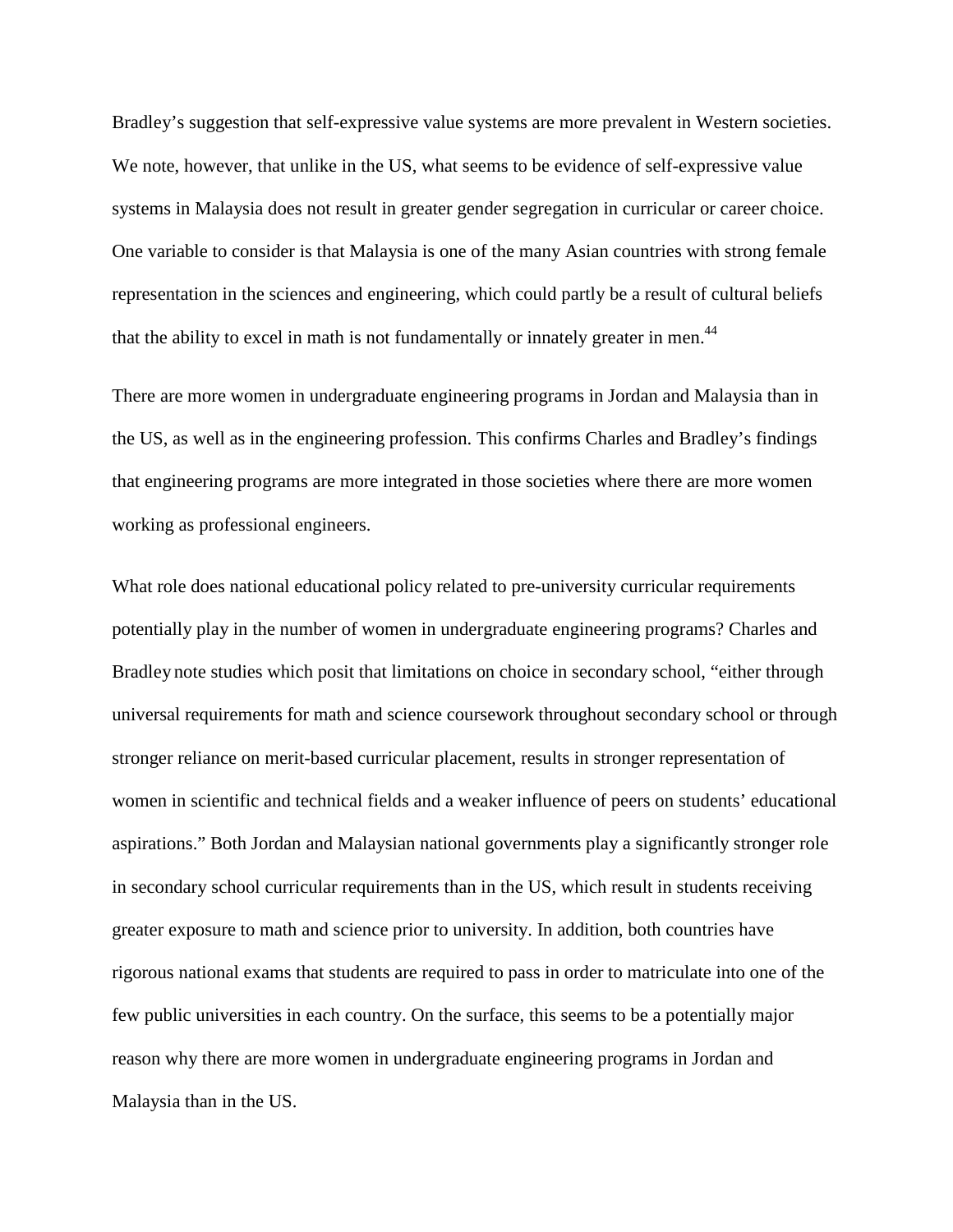Additionally, in many developing countries, national economic and educational policy makers frequently invest "effort into expanding the supply of engineering and scientific labor because these fields are today seen as engines of national development and because of historically large outflows of qualified technical professionals to the West.<sup>1</sup>" Both Jordan and Malaysia national policy treat men and women equally based on merits, not gender, when it comes to matriculation into a given field or institution. Size of the tertiary education system also plays a role in the number of women in engineering undergraduate programs and in the profession. According to Charles and Bradley's findings, women are more strongly represented in engineering in countries with a larger non-university sector with selective merit-based matriculation requirements. It would be worth exploring if this is a potential explanation for the cases in Jordan and Malaysia.

All three countries reviewed in this paper seem to have a "separate but equal" category within which men and women cluster when making educational and career choices. This category plays out in both similar and different ways in each country.

In the US, women are widely regarded to have a fully equal range of educational, career and life options as men. In spite of this, or perhaps because of this, in addition to the relative material prosperity that the US enjoys, women consistently choose curricular and career paths that address "communal goals," such as directly helping others. This could explain why women have made such significant strides in previously male-dominated fields such as law or medicine where direct assistance to an individual or a community is integral to the job.

While women in Jordan are not restricted in curricular choice, they do have societal and cultural restrictions that do not afford them the opportunity to work in certain fields, such as law and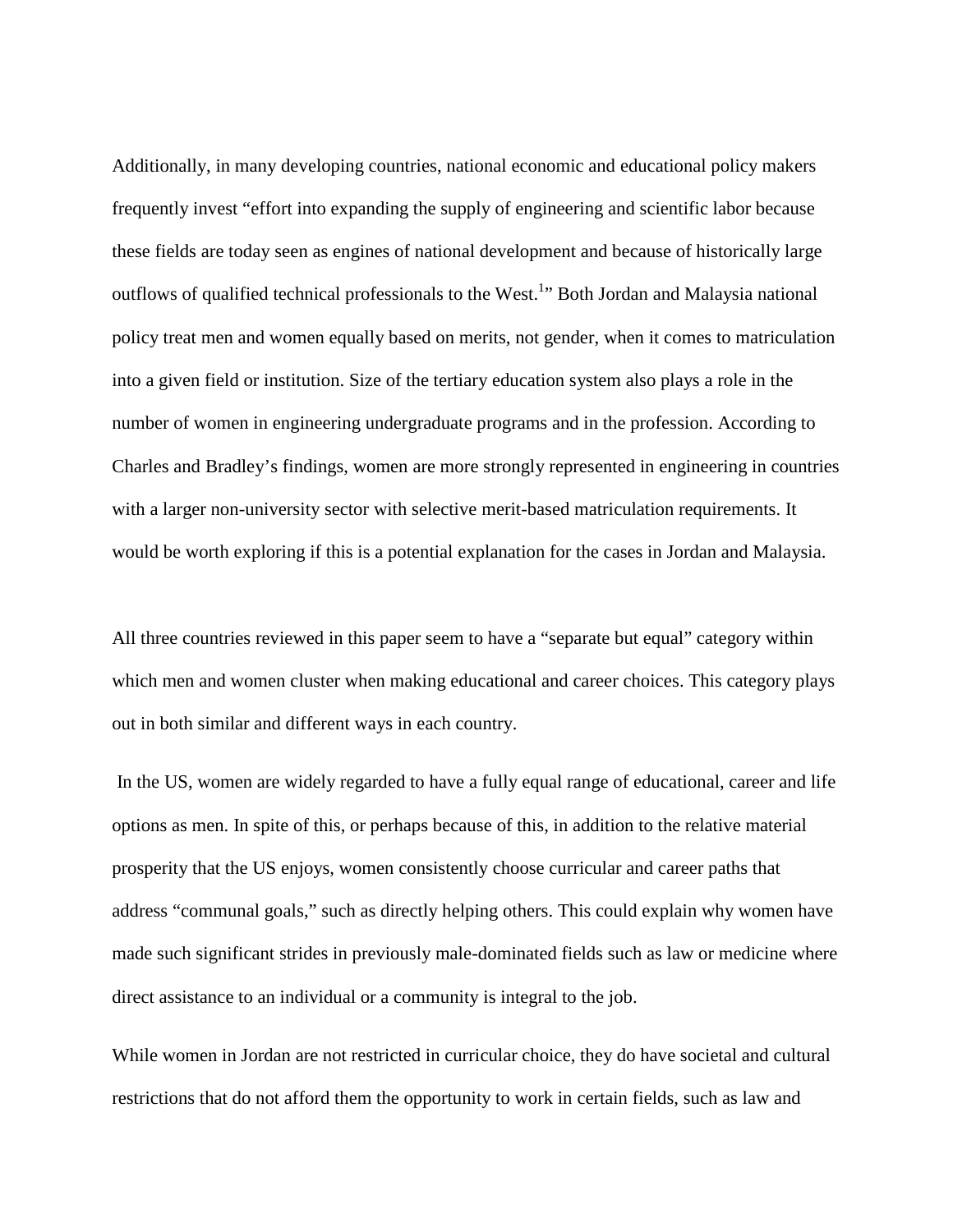medicine. In Malaysia, women seem to participate in public policy making and public sphere in more direct ways than in Jordan.

### **Conclusion**

Further research into the fundamental reasons driving gender disparity in both curricular choices and professional fields is important for three reasons underscored by Charles and Bradley: 1) to provide a comprehensive range of educational, career and life options to both boys and girls; 2) "separate but equal" distribution principles frequently do not result in equal pay or power; and 3) there continues to be a global shortage of technical expertise that could be filled by competent women. We won't be able to solve the underproduction issue if we don't' solve the underrepresentation issue.

Because our preliminary analysis of data from three countries both confirm and contradict Charles and Bradley's findings in important and interesting ways, further exploration into the multi-faceted core causes in each country will allow the US, Jordan and Malaysia to design better solutions. The nature of women in engineering education and one's (women within each respective country) attitudes regarding them seem to be determined by two main types of factors: environmental/societal and cultural. Cultural principles that dictate action have their origin in the values that women in engineering hold. Despite this importance of values in the formation of sex segregation ideology, there appears to be no well-established, systematic framework for a discussion of value related issues when discussing women in engineering, globally. As a next step to this preliminary analysis, this research team intends to develop an intrinsic value system framework to determine what factors play into the construction of value in the different cultures.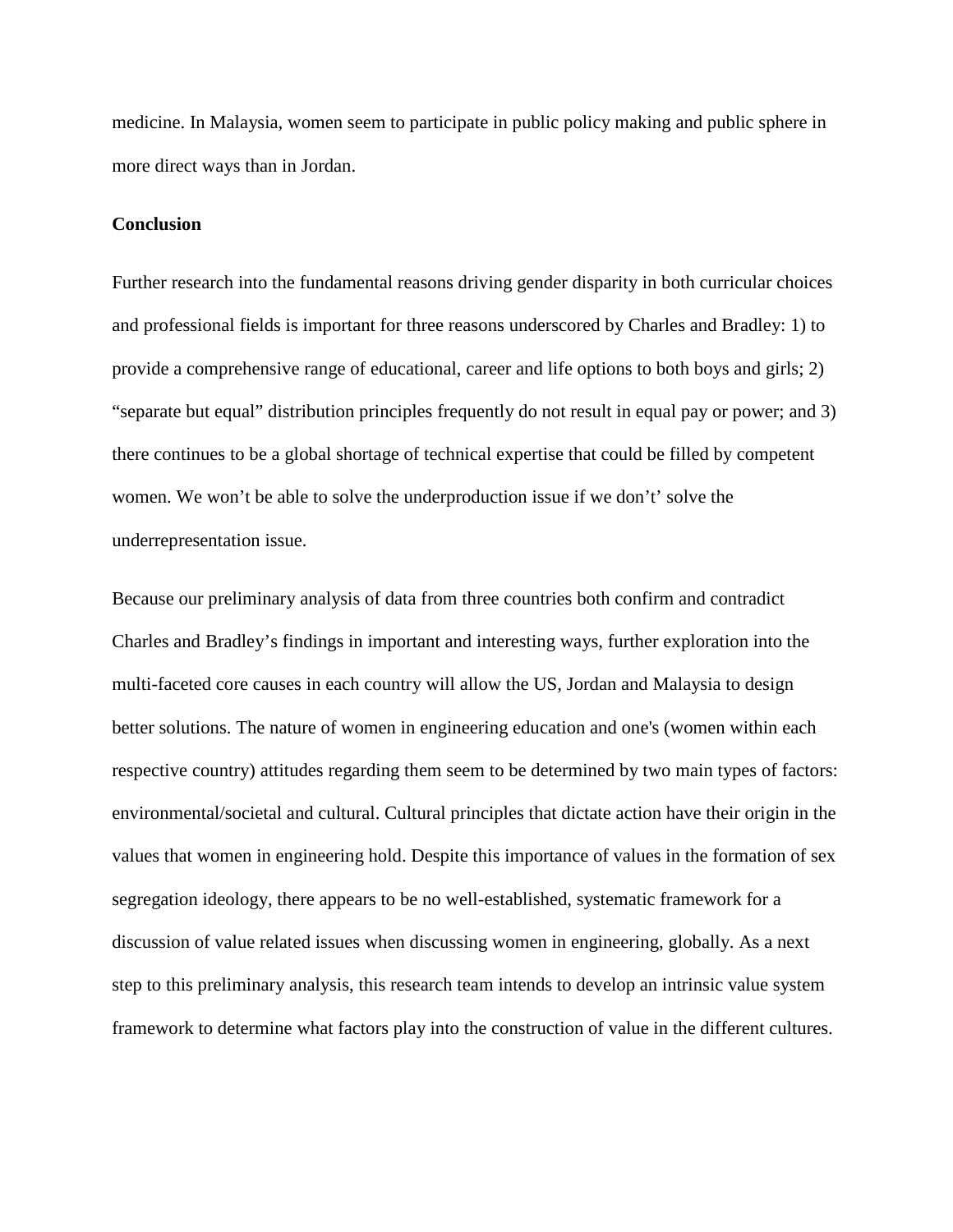Charles and Bradley raise the call for more "cross-national and historical research on how macrocultural beliefs, economic opportunity structures and educational transformations influence aspirations, curricular affinities, and patterns of sex segregation in more and less economically developed countries. In particular, historical case studies and in-depth qualitative research conducted in countries that vary on key dimensions here could help specify the mechanisms underlying relationships that we have identified." This author team has started the exploration in this preliminary analysis and is prepared to embark on further robust research together to address this issue of international importance.

### **References**

- 1. Charles, M. and Bradley, K. (2002). "Equal but Separate? A Cross-national Study of Sex Segregation in Higher Education," *American Sociological Review*, Vol. 67 No.4, pp.573-99.
- 2. *International Religious Freedom Report.* (2005). US Department of State, Bureau of Democracy, Human Rights and Labor: Washington DC.
- 3. *The Third Issue of the Facts and Figures for the Academic Year 2009-1010 at the University of Jordan.* (2012). University of Jordan, Amman: 1-37.
- 4. Alrafayeh, B. M. (2010). *The 25th Annual Report for the Mechanical Engineering Section of Jordan Engineers Association.* Jordan Engineers Association, Amman: 1-62.
- 5. *Jordanian Women Indicators.* (2011). Jordan Department of Statistics, Amman.
- 6. Internal data report. (2012). Registrar's Office, Universiti Teknologi Malaysia.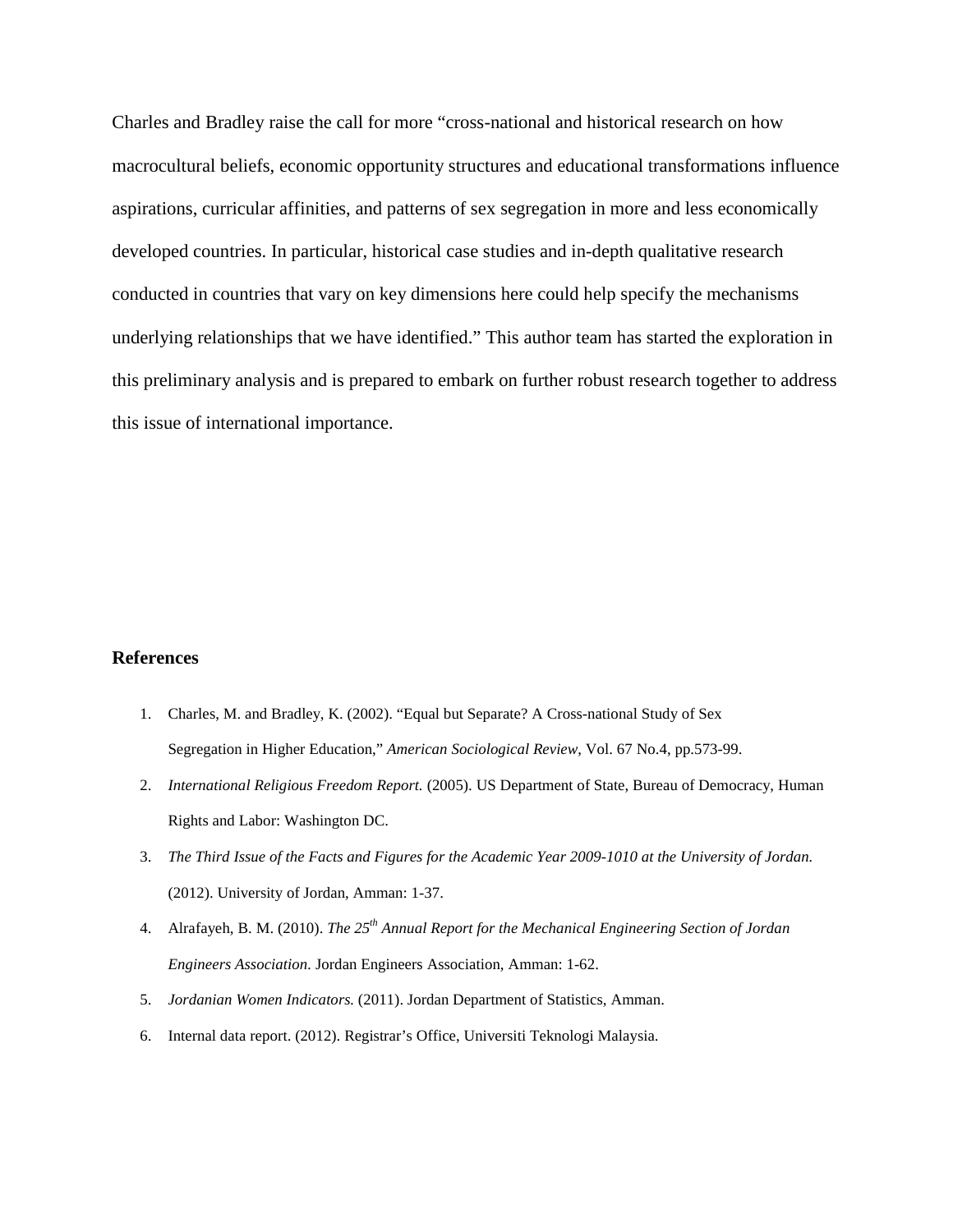- 7. Zainal Abidin, Azizan. (2009). "The status of women in engineering education A UTP experience," *International Symposium on Advanced Engineering Proceedings*, Pukyong National University, Busan, South Korea: March 19-20.
- 8. Diekman, A.B., Brown, E.R., Johnston, A., and Clark, E.K. (2010). "Seeking congruity between goals and roles: A new look at why women opt out of science, technology, engineering and mathematics careers," *Psychological Science*.
- 9. Kam, M. (December, 2005). Why won't Jane go to engineering school (Hint: Jane is Not Dumb)," *The IEEE Institute*.
- 10. Shavit, Y., Arum, R. and Gamoran, A. (2007). *Stratification in Higher Education: A Comparative Study*. Stanford, Calif.: Stanford University Press.
- 11. National Science Foundation. (February, 2011). *Women, Minorities, and Persons with Disabilities in Science and Engineering*, NSF 11-309, Arlington, VA. Retrieved December 2011 from [http://www.nsf.gov/statistics/wmpd/digest/theme2\\_1.cfm](http://www.nsf.gov/statistics/wmpd/digest/theme2_1.cfm)
- 12. *Report of the Task Force on Women Faculty* (May, 2005). Harvard University.
- 13. Fauad, N. and Singh, R. (2011).*Stemming the Tide*: *Why Women Leave Engineering*. University of Wisconsin-Milwaukee.
- 14. American Society for Engineering Education. (2007) *Engineering College Profiles and Statistics Book.* Retrieved from<http://www.asee.org/publications/profiles/upload/2007ProfileEng.pdf>
- 15. *Percent Distribution of Jordanians Age (15+) Years by Educational Level and Sex*. (2009). Jordan Department of Statistics: Amman: 1-2.
- 16. *Percent Distribution of Jordanians Age (15+) Years by Educational Level and Sex*. (2010). Jordan Department of Statistics: Amman: 1-2.
- 17. *The Guide to Engineering Disciplines and Current and Future Needs of Engineering Market in Jordan.* (2010). Jordan Engineers Association, Amman: 1-8.
- 18. *Selected Indicators of Jordan Statistics*. (2010). Jordan Department of Statistics: Amman: 1-3.
- 19. Mahmoud, Y. (2010). *The guide to the financial rights of the employees of the ministry of education in the Hashemite Kingdom of Jordan*, Department of Human Resources, Amman, Jordan.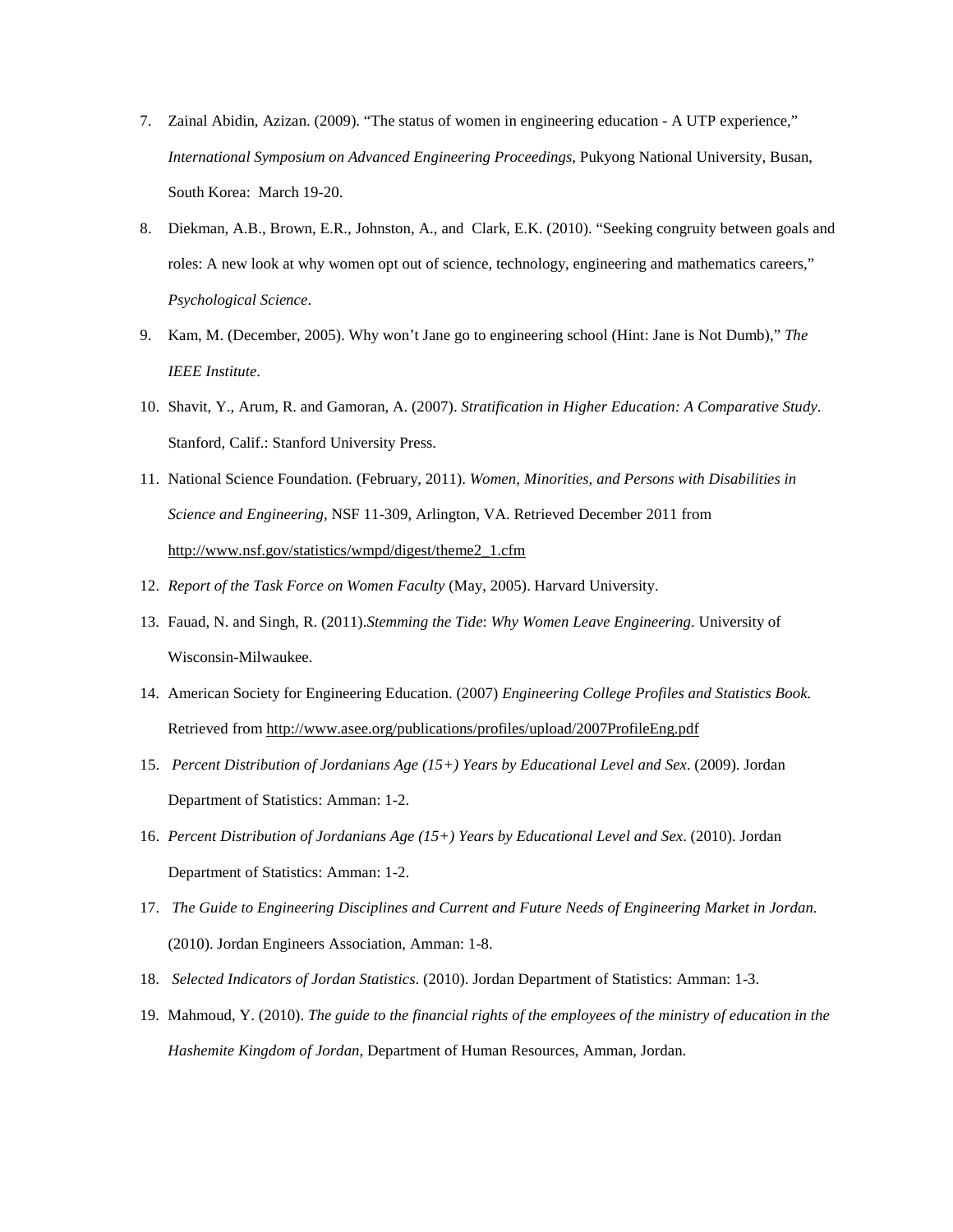- 20. *Ministry of Higher education and scientific research in the Hashemite Kingdom of Jordan, Amman, Jordan*. (2012). Retrieved from http://www.mohe.gov.jo/
- 21. University of Jordan, Amman, Jordan. (2012). Retrieved from http://www.ju.edu.jo/units/registration/Pages/SciRegFees.aspx
- 22. Hendessi, M. (2007). *Jordan Gender Assessment*, a report by the USAID/Jordan Economic Opportunities Office, Sustainable Achievement of Business Expansion and Quality, Development and Training Services, Inc. Contract Number 278-C-00-06-00332-00, Washington DC.
- 23. Alshareef, Y. (2010). "Work statistics in Jordan for the years 2006-2010", Department of Statistics, Hashemite Kingdom Ministry of Planning, [stat@dos.gov.jo](mailto:stat@dos.gov.jo) Amman, Jordan, University of Jordan.
- 24. UNIFEM (United Nations Development Fund for Women). (2006), *Status of Jordanian Women: Demography, Economic Participation, Political Participation and Violence*, New York, NY.
- 25. The Jordan University of Science and Technology website, Irbid, Jordan <http://www.just.edu.jo/Academics/Pages/default.aspx>
- 26. El-Alami, D.S. and Hinchcliffe, D. (1996). *Islamic Marriage and Divorce Laws of the Arab World*. The Centre of Islamic and Middle Eastern Law Series, London: Kluwer Law International, v 2, 79-114.
- 27. *The number of freshmen B.S. students admitted to the Jordanian public universities in the academic year of 2009-2010*, the Hashemite Kingdom of Jordan Ministry of Higher Education and Scientific Research, Amman, Jordan. Retrieved from [http://www.mohe.gov.jo/Statistics2010/tabid/579/language/ar-](http://www.mohe.gov.jo/Statistics2010/tabid/579/language/ar-JO/Default.aspx)[JO/Default.aspx](http://www.mohe.gov.jo/Statistics2010/tabid/579/language/ar-JO/Default.aspx)
- 28. *The high-school education statistics for the academic year of 2010-2011*, the Hashemite Kingdom of Jordan Ministry of Education, Amman, Jordan. Retrieved from <http://www.moe.gov.jo/MenuDetails.aspx?MenuID=29>
- 29. Hassan, R. (2005), *Women's Rights in the Middle East and North Africa: Citizenship and Justice – Jordan Country Report*, Washington DC: Freedom House Inc.
- 30. *Gender equality and social institutions in Jordan*. The OECD Gender, Institutions and Development Data Base, Paris, France. Retrieved from http://www.oecd.org/
- 31. Gender and Social Fund, Canadian International Development Agency (CIDA) bilateral program in Jordan. (2001).
- 32. Merton, R.K (May, 1990). *The Focused Interview.* NY, NY: The Free Press.